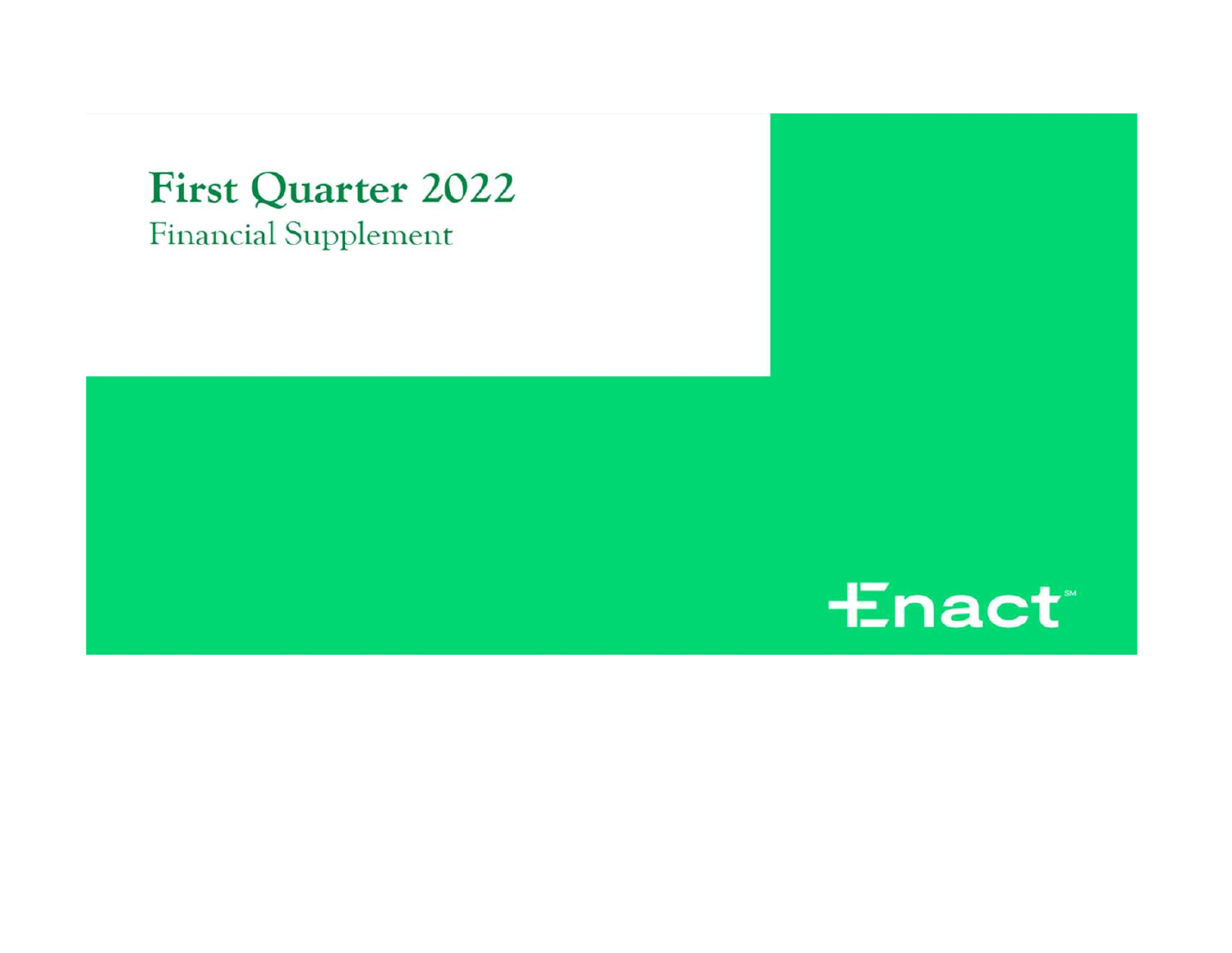# Use of Non-GAAP Measures

This document includes the non-GAAP financial measures entitled "adjusted operating income (loss)," "adjusted operating income (loss) per share," and "adjusted operating return on equity." Adjusted operating income (loss) per share is derived from adjusted operating income (loss). The chief operating decision maker evaluates performance and allocates resources on the basis of adjusted operating income (loss). Enact Holdings, Inc. (the "Company") defines adjusted operating income (loss) as net income (loss) excluding the after-tax effects of net investment gains (losses), restructuring costs and infrequent or unusual non-operating items. The Company excludes net investment gains (losses) and infrequent or unusual non-operating items because the company does not consider them to be related to the operating performance of the company. The recognition of realized investment gains or losses can vary significantly across periods as the activity is highly discretionary based on the timing of individual securities sales due to such factors as market opportunities or exposure management. Trends in the profitability of our fundamental operating activities can be more clearly identified without the fluctuations of these realized gains and losses. We do not view them to be indicative of our fundamental operating activities. Therefore, these items are excluded from our calculation of adjusted operating income. In addition, adjusted operating income (loss) per share is derived from adjusted operating income (loss) divided by shares outstanding. Adjusted operating return on equity is calculated as annualized adjusted operating income for the period indicated divided by the average of current period and prior periods' ending total stockholders' equity.

While some of these items may be significant components of net income (loss) in accordance with U.S. GAAP, the Company believes that adjusted operating income (loss) and measures that are derived from or incorporate adjusted operating income (loss), including adjusted operating income (loss) per share on a basic and diluted basis and adjusted operating return on equity, are appropriate measures that are useful to investors because they identify the income (loss) attributable to the ongoing operations of the business. Management also uses adjusted operating income (loss) as a basis for determining awards and compensation for senior management and to evaluate performance on a basis comparable to that used by analysts. Adjusted operating income (loss) and adjusted operating income (loss) per share on a basic and diluted basis are not substitutes for net income (loss) available to Company's common stockholders or net income (loss) available to Company's common stockholders per share on a basic and diluted basis determined in accordance with U.S. GAAP. In addition, the Company's definition of adjusted operating income (loss) may differ from the definitions used by other companies.

Adjustments to reconcile net income (loss) available to Company's common stockholders to adjusted operating income (loss) assume a 21% tax rate.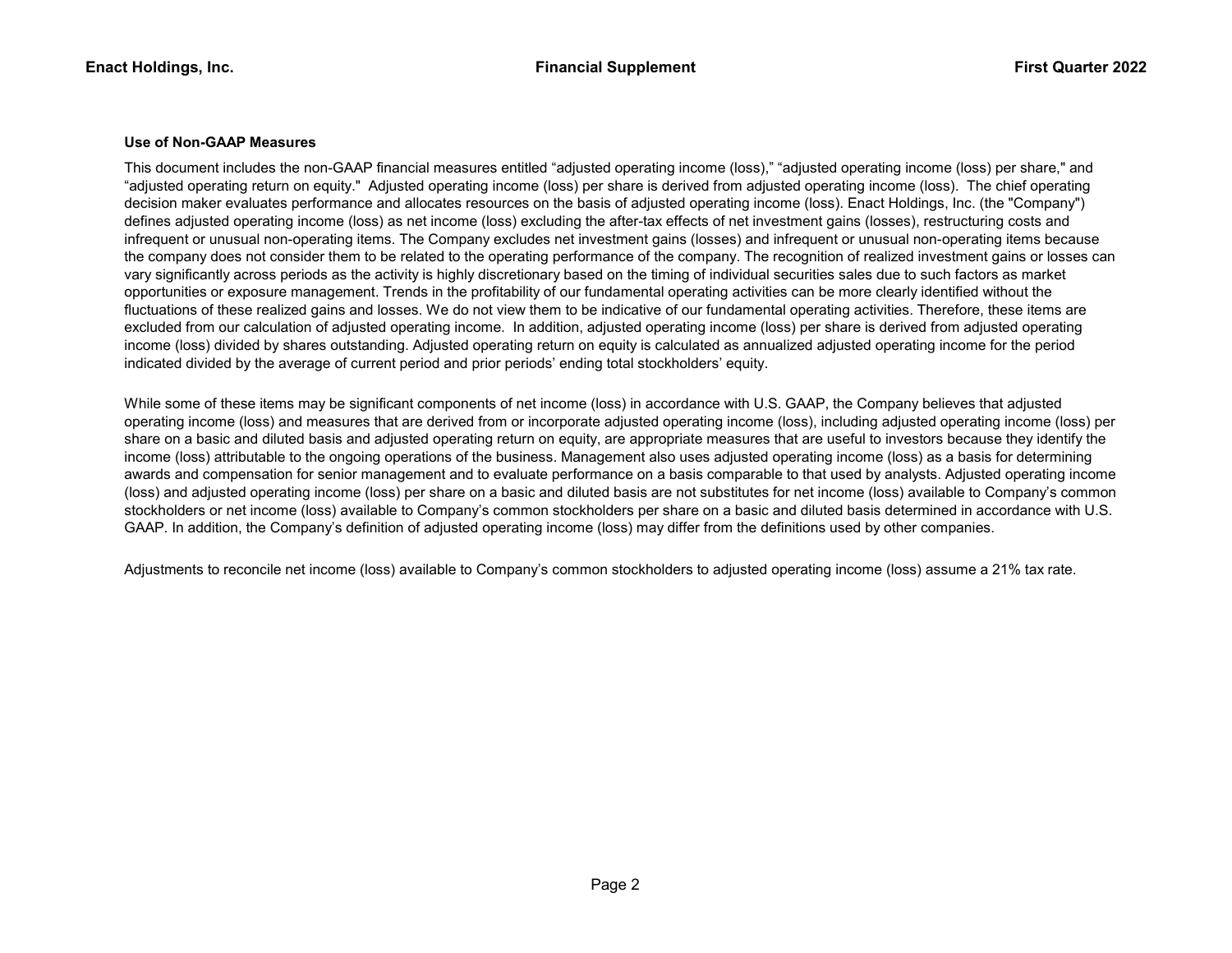#### Consolidated Statements of Income (amounts in thousands, except per share amounts)

|                                                            | 2022      |           | 2021      |           |           |              |  |  |
|------------------------------------------------------------|-----------|-----------|-----------|-----------|-----------|--------------|--|--|
|                                                            | 1Q        | 4Q        | 3Q        | 2Q        | 1Q        | <b>Total</b> |  |  |
| <b>REVENUES:</b>                                           |           |           |           |           |           |              |  |  |
| Premiums                                                   | \$234,279 | \$236,864 | \$243,063 | \$242,480 | \$252,542 | \$974,949    |  |  |
| Net investment income                                      | 35,146    | 35,246    | 35,995    | 34,689    | 35,259    | 141,189      |  |  |
| Net investment gains (losses)                              | (339)     | 5         | 580       | (1,753)   | (956)     | (2, 124)     |  |  |
| Other income                                               | 502       | 727       | 671       | 705       | 1,738     | 3,841        |  |  |
| <b>Total revenues</b>                                      | 269,588   | 272,842   | 280,309   | 276,121   | 288,583   | 1,117,855    |  |  |
| <b>LOSSES AND EXPENSES:</b>                                |           |           |           |           |           |              |  |  |
| Losses incurred                                            | (10, 446) | 5,972     | 34,124    | 30,003    | 55,374    | 125,473      |  |  |
| Acquisition and operating expenses, net of deferrals       | 54,262    | 55,630    | 55,151    | 63,050    | 57,622    | 231,453      |  |  |
| Amortization of deferred acquisition costs and intangibles | 3,090     | 3,600     | 3,669     | 3,597     | 3,838     | 14,704       |  |  |
| Interest expense                                           | 12,776    | 12,771    | 12,756    | 12,745    | 12,737    | 51,009       |  |  |
| <b>Total losses and expenses</b>                           | 59,682    | 77,973    | 105,700   | 109,395   | 129,571   | 422,639      |  |  |
| <b>INCOME BEFORE INCOME TAXES</b>                          | 209,906   | 194,869   | 174,609   | 166,726   | 159,012   | 695,216      |  |  |
| Provision for income taxes                                 | 45,276    | 41,335    | 37,401    | 35,914    | 33,881    | 148,531      |  |  |
| <b>NET INCOME</b>                                          | \$164,630 | \$153,534 | \$137,208 | \$130,812 | \$125,131 | \$546,685    |  |  |
|                                                            |           |           |           |           |           |              |  |  |
| Net investment (gains) losses                              | \$339     | \$(5)     | \$(580)   | \$1,753   | \$956     | \$2,124      |  |  |
| Costs associated with reorganization                       | 222       | 89        | 339       | 2,316     | 0         | 2,744        |  |  |
| Taxes on adjustments                                       | (118)     | (17)      | 50        | (854)     | (201)     | (1,022)      |  |  |
| <b>Adjusted Operating Income</b>                           | \$165,073 | \$153,601 | \$137,017 | \$134,027 | \$125,886 | \$550,531    |  |  |
| Loss ratio $(1)$                                           | (4)%      | 3%        | 14%       | 12%       | 22%       | 13%          |  |  |
| Expense ratio $(2)$                                        | 24%       | 25%       | 24%       | 27%       | 24%       | 25%          |  |  |
| Earnings Per Share Data:                                   |           |           |           |           |           |              |  |  |
| Net income per share                                       |           |           |           |           |           |              |  |  |
| Basic                                                      | \$1.01    | \$0.94    | \$0.84    | \$0.80    | \$0.77    | \$3.36       |  |  |
| <b>Diluted</b><br>Adj operating income per share           | \$1.01    | \$0.94    | \$0.84    | \$0.80    | \$0.77    | \$3.36       |  |  |
| Basic                                                      | \$1.01    | \$0.94    | \$0.84    | \$0.82    | \$0.77    | \$3.38       |  |  |
| <b>Diluted</b>                                             | \$1.01    | \$0.94    | \$0.84    | \$0.82    | \$0.77    | \$3.38       |  |  |
| Weighted-average common shares outstanding                 |           |           |           |           |           |              |  |  |
| Basic                                                      | 162,841   | 162,840   | 162,840   | 162,840   | 162,840   | 162,840      |  |  |
| <b>Diluted</b>                                             | 163,054   | 162,985   | 162,852   | 162,840   | 162,840   | 162,879      |  |  |

 $(1)$ The ratio of losses incurred to net earned premiums.

<sup>(2)</sup>The ratio of acquisition and operating expenses, net of deferrals, and amortization of deferred acquisition costs and intangibles to net earned premiums. Expenses associated with strategic transaction preparations and restructuring costs increased the expense ratio by zero percentage points for the three months ended December 31, 2021, one percentage point for the three months ended September 30, 2021, two percentage points for the three months ended June 30, 2021 and one percentage point for the three months ended March 31, 2021.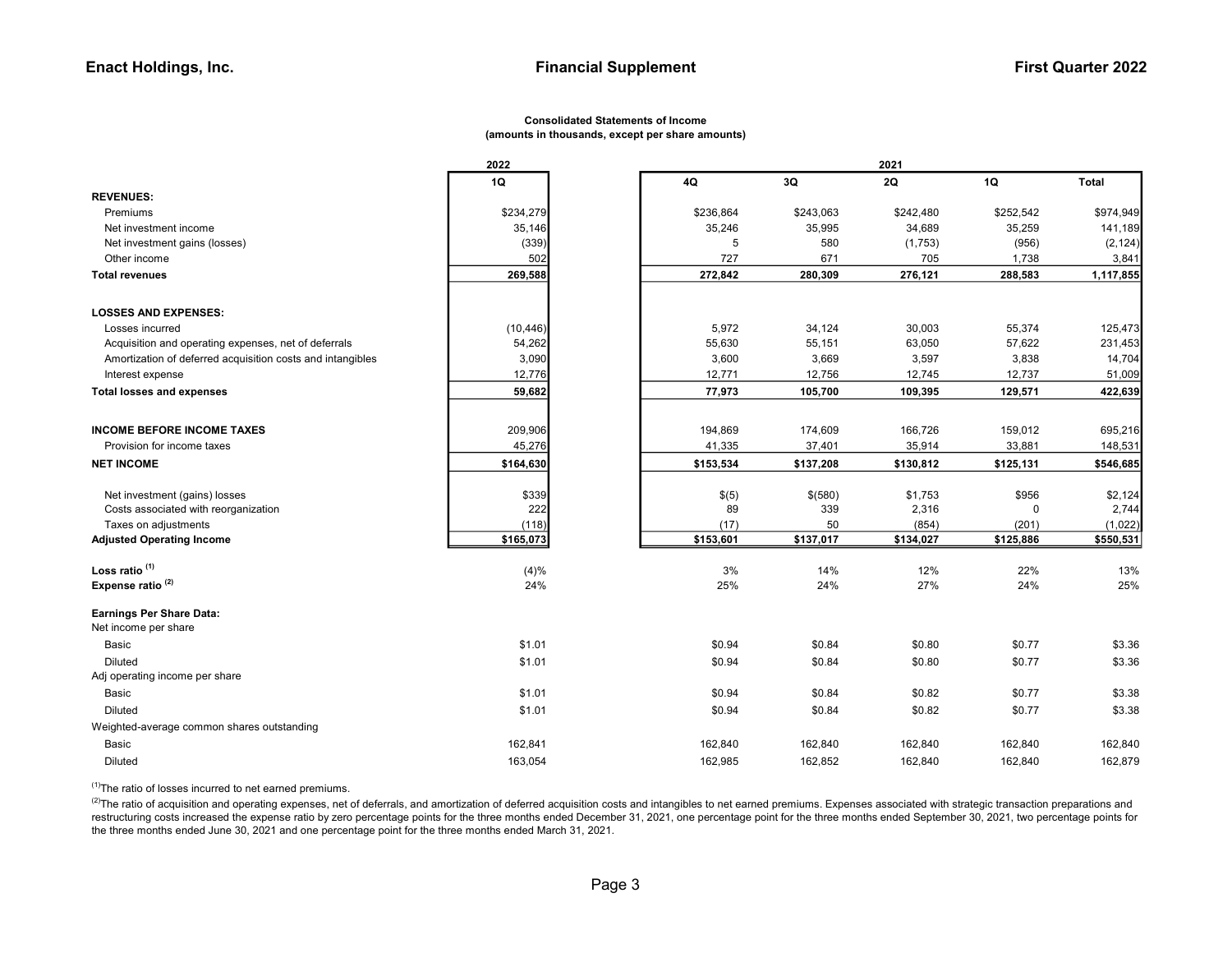### Consolidated Balance Sheets (amounts in thousands, except per share amounts)

|                                                             | March 31, 2022 | December 31, 2021 | September 30, 2021 | June 30, 2021 | March 31, 2021 |
|-------------------------------------------------------------|----------------|-------------------|--------------------|---------------|----------------|
| Investments:                                                |                |                   |                    |               |                |
| Fixed maturity securities available-for-sale, at fair value | \$5,093,084    | \$5,266,339       | \$5,376,067        | \$5,256,467   | \$5,106,128    |
| Short term investments                                      |                |                   | 12,500             | 12,499        | 12,500         |
| <b>Total investments</b>                                    | 5,093,084      | 5,266,339         | 3,388,567          | 5,268,966     | 5,118,628      |
| Cash and cash equivalents                                   | 440,160        | 425,828           | 451,582            | 435,323       | 431,335        |
| Accrued investment income                                   | 32,565         | 31,061            | 31,372             | 30,843        | 28,821         |
| Deferred acquisition costs                                  | 27,000         | 27,220            | 27,788             | 28,322        | 28,544         |
| Premiums receivable                                         | 40,381         | 42,266            | 43,425             | 43,287        | 42,454         |
| Deferred tax asset                                          | 56,060         |                   |                    |               |                |
| Other assets                                                | 103,157        | 73,059            | 48,572             | 55,348        | 49,921         |
| Total assets                                                | \$5,792,407    | \$5,865,773       | \$5,991,306        | \$5,862,089   | \$5,699,703    |
| Liabilities:                                                |                |                   |                    |               |                |
| Loss reserves                                               | \$625,279      | \$641,325         | \$648,365          | \$624,256     | \$603,528      |
| Unearned premiums                                           | 236,410        | 246,319           | 254,806            | 263,573       | 280,742        |
| <b>Other liabilities</b>                                    | 141,125        | 130,604           | 129,464            | 119,289       | 121,609        |
| Long-term borrowings                                        | 741,004        | 740,416           | 739,838            | 739,269       | 738,711        |
| Deferred tax liability                                      |                | 1,586             | 17,452             | 25,851        | 19,787         |
| <b>Total liabilities</b>                                    | 1,743,818      | 1,760,250         | 1,789,925          | 1,772,238     | 1,764,377      |
| Equity:                                                     |                |                   |                    |               |                |
| Common stock                                                | 1,628          | 1,628             | 1,628              | 1,628         | 1,628          |
| Additional paid-in capital                                  | 2,374,568      | 2,371,861         | 2,369,822          | 2,369,601     | 2,368,782      |
| Accumulated other comprehensive income                      | (140, 690)     | 83,581            | 133,955            | 159,854       | 136,960        |
| Retained earnings                                           | 1,813,083      | 1,648,453         | 1,695,976          | 1,558,768     | 1,427,956      |
| <b>Total equity</b>                                         | \$4,048,589    | \$4,105,523       | \$4,201,381        | \$4,089,851   | \$3,935,326    |
| <b>Total liabilities and equity</b>                         | \$5,792,407    | \$5,865,773       | \$5,991,306        | \$5,862,089   | \$5,699,703    |
| Book value per share                                        | \$24.86        | \$25.21           | \$25.80            | \$25.12       | \$24.17        |
| U.S. GAAP ROE <sup>(1)</sup>                                | 16.2%          | 14.8%             | 13.2 %             | 13.0%         | 12.8%          |
| Net investment (gains) losses                               | 0.0%           | 0.0%              | (0.1)%             | 0.2%          | 0.1%           |
| Costs associated with reorganization                        | 0.0%           | 0.0%              | $0.0 \%$           | 0.2%          | $0.0 \%$       |
| Taxes on adjustments                                        | 0.0%           | 0.0%              | $0.0 \%$           | (0.1)%        | $0.0 \%$       |
| Adjusted Operating ROE <sup>(2)</sup>                       | 16.2%          | 14.8%             | 13.2 %             | 13.4 %        | 12.9 %         |
| Debt to capital ratio                                       | 15%            | 15%               | 15%                | 15%           | 16%            |

<sup>(1)</sup> Calculated as annualized net income for the period indicated divided by the average of current period and prior periods' ending total stockholders' equity.

<sup>(2)</sup> Calculated as annualized adjusted operating income for the period indicated divided by the average of current period and prior periods' ending total stockholders' equity.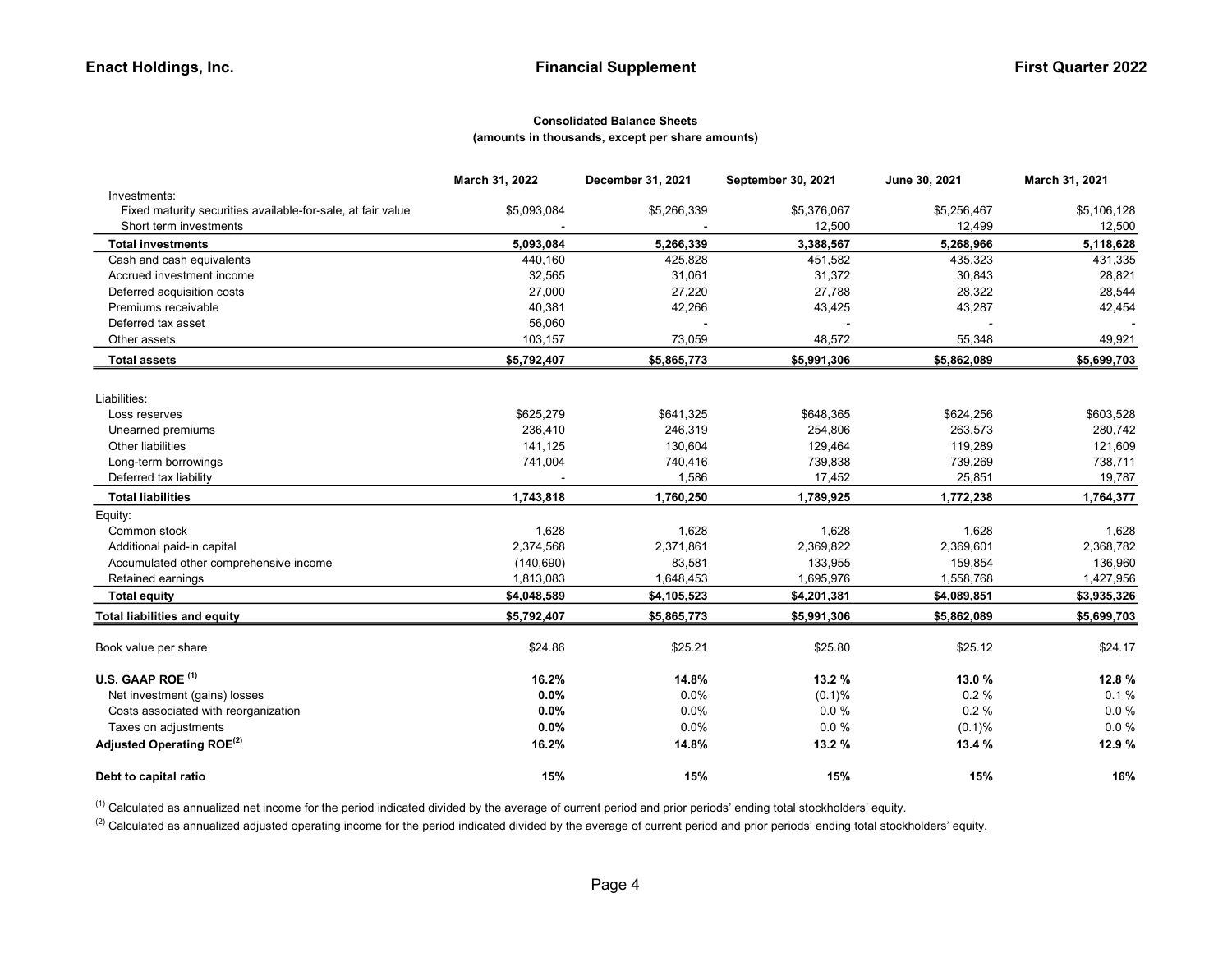## Primary New Insurance Written Metrics

(amounts in millions)

|                           |                    | 2022             |                    |                  |                    |                  |                    | 2021             |                    |                  |                    |                  |
|---------------------------|--------------------|------------------|--------------------|------------------|--------------------|------------------|--------------------|------------------|--------------------|------------------|--------------------|------------------|
|                           |                    | 1Q               |                    | 4Q               |                    | 3Q               |                    | 2Q               |                    | 1Q               |                    | Total            |
|                           | <b>Primary NIW</b> | % of Primary NIW | <b>Primary NIW</b> | % of Primary NIW | <b>Primary NIW</b> | % of Primary NIW | <b>Primary NIW</b> | % of Primary NIW | <b>Primary NIW</b> | % of Primary NIW | <b>Primary NIW</b> | % of Primary NIW |
| Product                   |                    |                  |                    |                  |                    |                  |                    |                  |                    |                  |                    |                  |
| Primary                   | \$18,823           | 100%             | \$21,441           | 100%             | \$23,972           | 100%             | \$26,657           | 100%             | \$24,934           | 100%             | \$97,004           | 100%             |
| Pool                      | $\mathbf 0$        | 0%               | 0                  | 0%               | 0                  | 0%               | $\overline{0}$     | 0%               | $\mathbf 0$        | 0%               | $^{\circ}$         | 0%               |
| Total                     | \$18,823           | 100%             | \$21,441           | 100%             | \$23,972           | 100%             | \$26,657           | 100%             | \$24,934           | 100%             | \$97,004           | 100 %            |
| Origination               |                    |                  |                    |                  |                    |                  |                    |                  |                    |                  |                    |                  |
| Purchase                  | \$17,326           | 92 %             | \$19,284           | 90%              | \$20,988           | 88 %             | \$21,143           | 79 %             | \$15,500           | 62 %             | \$76,915           | 79%              |
| Refinance                 | 1,497              | 8 %              | 2,157              | 10%              | 2,984              | 12 %             | 5,514              | 21 %             | 9,434              | 38 %             | 20,089             | 21%              |
| <b>Total Primary</b>      | \$18,823           | 100 %            | \$21,441           | 100%             | \$23,972           | 100 %            | \$26,657           | 100 %            | \$24,934           | 100 %            | \$97,004           | 100 %            |
| <b>Payment Type</b>       |                    |                  |                    |                  |                    |                  |                    |                  |                    |                  |                    |                  |
| Monthly                   | \$17,071           | 91 %             | \$19,395           | 91%              | \$21,475           | 90 %             | \$24,887           | 93 %             | \$23,358           | 94 %             | \$89,115           | 92%              |
| Single                    | 1,690              | 9 %              | 1,991              | 9%               | 2,431              | 10 %             | 1,686              | 7 %              | 1,446              | 6 %              | 7,554              | 8%               |
| Other $(1)$               | 62                 | - %              | 55                 | 0%               | 66                 | $-$ %            | 84                 | $-$ %            | 130                | $-$ %            | 335                | 0%               |
| <b>Total Primary</b>      | \$18,823           | 100 %            | \$21,441           | 100%             | \$23,972           | 100 %            | \$26,657           | 100 %            | \$24,934           | 100 %            | \$97,004           | 100%             |
| <b>FICO Scores</b>        |                    |                  |                    |                  |                    |                  |                    |                  |                    |                  |                    |                  |
| Over 760                  | \$8,359            | 45%              | \$9,401            | 44%              | \$10,708           | 45%              | \$11,762           | 44%              | \$10,520           | 42%              | \$42,391           | 44%              |
| 740 - 759                 | 3,085              | 16%              | 3,406              | 16%              | 3,830              | 16%              | 3,995              | 15%              | 3,836              | 15%              | 15,067             | 16%              |
| 720 - 739                 | 2,515              | 13%              | 2,844              | 13%              | 3,177              | 13%              | 3,467              | 13%              | 3,423              | 14%              | 12,911             | 13%              |
| 700 - 719                 | 1,952              | 10%              | 2,257              | 11%              | 2,702              | 11%              | 3,131              | 12%              | 2,979              | 12%              | 11,069             | 11%              |
| 680 - 699                 | 1,316              | 7%               | 1,589              | 7%               | 1,875              | 8%               | 2,513              | 9%               | 2,480              | 10%              | 8,457              | 9%               |
| $660 - 679^{(2)}$         | 931                | 5%               | 1,106              | 5%               | 1,010              | 4%               | 1,068              | 4%               | 983                | 4%               | 4,167              | 4%               |
| 640 - 659                 | 486                | 3%               | 611                | 3%               | 504                | 2%               | 547                | 2%               | 511                | 2%               | 2,173              | 2%               |
| 620 - 639                 | 173                | 1%               | 223                | 1%               | 166                | 1%               | 174                | 1%               | 202                | 1%               | 765                | 1%               |
| < 620                     | 6                  | 0%               | 4                  | 0%               | $\mathbf 0$        | 0%               | $\overline{0}$     | 0%               | $\Omega$           | 0%               | $\overline{4}$     | 0%               |
| <b>Total Primary</b>      | \$18,823           | 100%             | \$21,441           | 100%             | \$23,972           | 100%             | \$26,657           | 100%             | \$24,934           | 100%             | \$97,004           | 100%             |
| <b>Weighted Avg FICO</b>  | 746                |                  | 745                |                  | 747                |                  | 746                |                  | 745                |                  | 746                |                  |
| Loan-To-Value Ratio       |                    |                  |                    |                  |                    |                  |                    |                  |                    |                  |                    |                  |
| 95.01% and above          | \$3,146            | 17%              | \$3,660            | 17%              | \$3,396            | 14%              | \$2,767            | 11%              | \$2,241            | 9%               | \$12,064           | 12%              |
| 90.01% to 95.00%          | 6,682              | 35%              | 7,548              | 35%              | 8,838              | 37%              | 10,758             | 40%              | 9,453              | 38%              | 36,597             | 38%              |
| 85.01% to 90.00%          | 5,620              | 30%              | 6,253              | 29%              | 7,454              | 31%              | 8,618              | 32%              | 8,392              | 34%              | 30,717             | 32%              |
| 85,00% and below          | 3,375              | 18%              | 3,980              | 19%              | 4,284              | 18%              | 4,514              | 17%              | 4,848              | 19%              | 17,626             | 18%              |
| <b>Total Primary</b>      | \$18,823           | 100%             | \$21,441           | 100%             | \$23,972           | 100%             | \$26,657           | 100%             | \$24,934           | 100%             | \$97,004           | 100%             |
| <b>Weighted Avg LTV</b>   | 92 %               |                  | 92 %               |                  | 92%                |                  | 92 %               |                  | 92 %               |                  | 92 %               |                  |
| Debt-To-Income Ratio      |                    |                  |                    |                  |                    |                  |                    |                  |                    |                  |                    |                  |
| 45.01% and above          | \$4,452            | 24%              | \$4,977            | 23%              | \$4,167            | 17%              | \$3,269            | 12%              | \$2,566            | 10%              | \$14,979           | 15 %             |
| 38.01% to 45.00%          | 6,361              | 34%              | 7,047              | 33%              | 7,949              | 33%              | 9,204              | 35%              | 8,746              | 35%              | 32,946             | 34 %             |
| 38.00% and below          | 8,010              | 42%              | 9,417              | 44%              | 11,856             | 50%              | 14,184             | 53%              | 13,622             | 55%              | 49,079             | 51 %             |
| <b>Total Primary</b>      | \$18,823           | 100%             | \$21,441           | 100%             | \$23,972           | 100%             | \$26,657           | 100%             | \$24,934           | 100%             | \$97,004           | 100 %            |
| <b>Weighted Avg DTI</b>   | 38 %               |                  | 38 %               |                  | 37 %               |                  | 36 %               |                  | 36 %               |                  | 37 %               |                  |
| Avg loan size (thousands) | \$334              |                  | \$318              |                  | \$312              |                  | \$304              |                  | \$292              |                  | \$305              |                  |

 $<sup>(1)</sup>$ Includes loans with annual and split payment types.</sup>

(2)Loans with unknown FICO scores are included in the 660-679 category.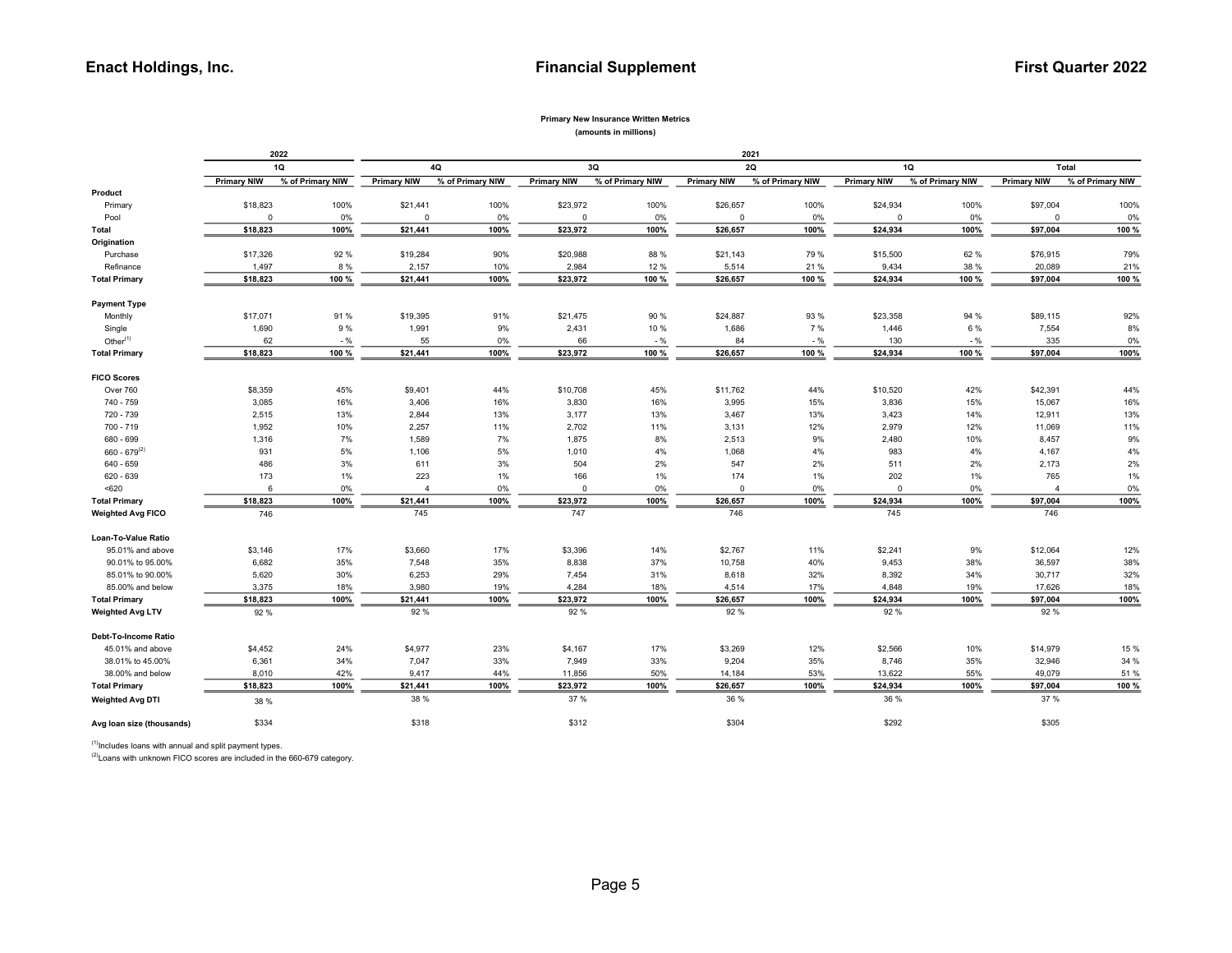# Insurance In-Force (IIF) $<sup>(1)</sup>$  Metrics</sup> Excludes Run-off business, which is immaterial to our results (amounts in millions)

|                      | 2022      |          |            |                 | 2021      |          |            |          |           |          |
|----------------------|-----------|----------|------------|-----------------|-----------|----------|------------|----------|-----------|----------|
|                      | 1Q        |          | $4{\sf Q}$ |                 | 3Q        |          | 2Q         |          | 1Q        |          |
|                      | ШF        | % of IIF | <b>IIF</b> | % of IIF        | IIF.      | % of IIF | <b>IIF</b> | % of IIF | IIF       | % of IIF |
| <b>Product</b>       |           |          |            |                 |           |          |            |          |           |          |
| Primary              | \$231,853 | 100 %    | \$226,514  | 100%            | \$222,464 | 100 %    | \$217,477  | 100 %    | \$210,187 | 100 %    |
| Pool                 | 600       | $-$ %    | 641        | $- \frac{0}{6}$ | 771       | - %      | 798        | $-$ %    | 841       | - %      |
| <b>Total</b>         | \$232,453 | 100 %    | \$227,155  | 100%            | \$223,235 | 100 %    | \$218,275  | 100 %    | \$211,028 | 100 %    |
| Origination          |           |          |            |                 |           |          |            |          |           |          |
| Purchase             | \$184,080 | 79 %     | \$176,550  | 78%             | \$169,944 | 76 %     | \$162,832  | 75 %     | \$156,298 | 74 %     |
| Refinance            | 47,773    | 21 %     | 49,964     | 22%             | 52,520    | 24 %     | 54,645     | 25 %     | 53,889    | 26 %     |
| <b>Total Primary</b> | \$231,853 | 100 %    | \$226,514  | 100%            | \$222,464 | 100 %    | \$217,477  | 100 %    | \$210,187 | 100 %    |
| <b>Payment Type</b>  |           |          |            |                 |           |          |            |          |           |          |
| Monthly              | \$200,304 | 86 %     | \$194,826  | 86%             | \$190,702 | 86 %     | \$185,694  | 85 %     | \$177,126 | 84 %     |
| Single               | 29,198    | 13 %     | 29,205     | 13%             | 29,013    | 13 %     | 28,743     | 13 %     | 29,653    | 14 %     |
| Other $(2)$          | 2,351     | 1%       | 2,483      | $1\%$           | 2,749     | 1%       | 3,040      | 2 %      | 3,408     | 2 %      |
| <b>Total Primary</b> | \$231,853 | 100 %    | \$226,514  | 100%            | \$222,464 | 100 %    | \$217,477  | 100 %    | \$210,187 | 100 %    |
| <b>Book Year</b>     |           |          |            |                 |           |          |            |          |           |          |
| 2008 and prior       | \$7,723   | 3%       | \$8,196    | 3%              | \$8,963   | 4 %      | \$9,682    | 4 %      | \$10,500  | 5 %      |
| 2009-2014            | 2,946     | 1%       | 3,369      | 2%              | 3,949     | 2%       | 4,670      | $3\%$    | 5,570     | $2\%$    |
| 2015                 | 3,960     | 2%       | 4,488      | 2%              | 5,087     | 2 %      | 5,810      | 3 %      | 6,729     | $3\%$    |
| 2016                 | 8,076     | 4 %      | 8,997      | 4%              | 10,082    | 4 %      | 11,499     | 5 %      | 13,213    | 6 %      |
| 2017                 | 8,023     | 4 %      | 8,962      | 4%              | 10,185    | 5 %      | 11,763     | 5 %      | 13,817    | 7 %      |
| 2018                 | 8,306     | 4 %      | 9,263      | 4%              | 10,568    | 5 %      | 12,289     | 6 %      | 14,618    | $7\%$    |
| 2019                 | 19,609    | 8 %      | 21,730     | 10%             | 24,884    | 11 %     | 28,842     | 13 %     | 33,430    | 16 %     |
| 2020                 | 65,807    | 28 %     | 69,963     | 31%             | 75,785    | 34 %     | 82,308     | 38 %     | 87,599    | 42 %     |
| 2021                 | 88,757    | 38 %     | 91,546     | 40%             | 72,961    | 33 %     | 50,614     | 23 %     | 24,711    | 12 %     |
| 2022                 | 18,646    | 8 %      | 0          | $-$ %           | 0         | $-$ %    | 0          | $-$ %    | 0         | - %      |
| <b>Total Primary</b> | \$231,853 | 100 %    | \$226,514  | 100%            | \$222,464 | 100 %    | \$0        | 100 %    | \$210,187 | 100 %    |

<sup>(1)</sup>Primary insurance in-force represents aggregate unpaid balance for loans the company insures. Original loan balances are primarily used to determine premiums.

 $(2)$ Includes loans with annual and split payment types.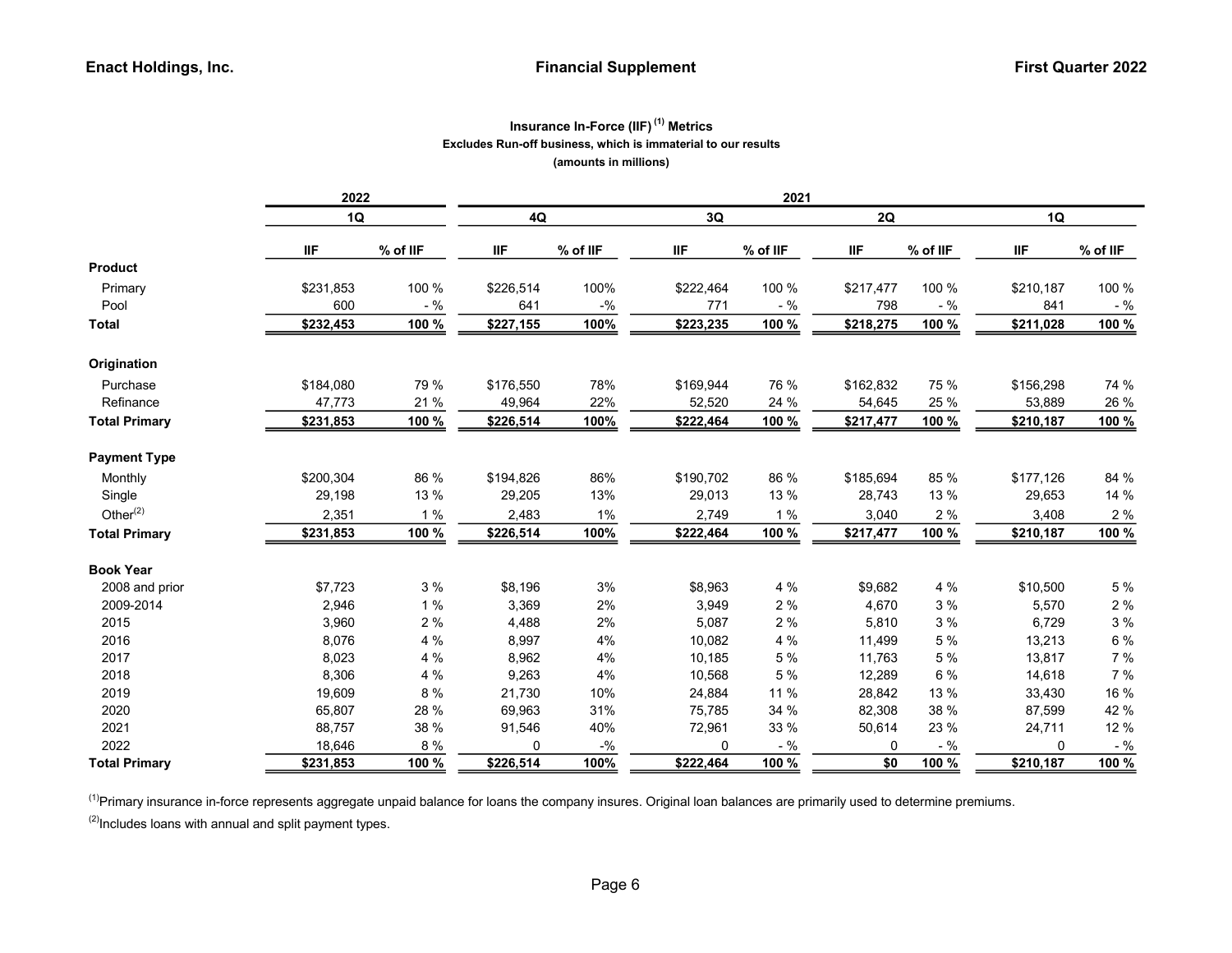### Insurance In-Force (IIF)<sup>(1)</sup> Metrics Excludes Run-off business, which is immaterial to our results

(amounts in millions)

|                             | 2022       |          |            |          |            | 2021     |            |          |            |          |
|-----------------------------|------------|----------|------------|----------|------------|----------|------------|----------|------------|----------|
|                             | <b>1Q</b>  |          | 4Q         |          | 3Q         |          | 2Q         |          | 1Q         |          |
|                             | <b>IIF</b> | % of IIF | <b>IIF</b> | % of IIF | <b>IIF</b> | % of IIF | <b>IIF</b> | % of IIF | <b>IIF</b> | % of IIF |
| <b>FICO Scores</b>          |            |          |            |          |            |          |            |          |            |          |
| Over 760                    | \$93,222   | 40 %     | \$89,982   | 40%      | \$87,073   | 39 %     | \$83,602   | 38 %     | \$79,285   | 38 %     |
| 740 - 759                   | 36,821     | 16 %     | 35,874     | 16%      | 35,177     | 16 %     | 34,402     | 16 %     | 33,607     | 16 %     |
| 720 - 739                   | 32,363     | 14 %     | 31,730     | 14%      | 31,374     | 14 %     | 30,964     | 14 %     | 30,295     | 14 %     |
| 700 - 719                   | 27,620     | 12 %     | 27,359     | 12%      | 27,371     | 12 %     | 27,032     | 12 %     | 26,309     | 13 %     |
| 680 - 699                   | 21,259     | 9%       | 21,270     | 9%       | 21,458     | 10 %     | 21,469     | 10 %     | 20,777     | 10 %     |
| $660 - 679^{(2)}$           | 10,805     | 5 %      | 10,549     | 5%       | 10,309     | 5 %      | 10,191     | 6 %      | 10,001     | 5 %      |
| 640 - 659                   | 6,188      | 3%       | 6,124      | 3%       | 6,009      | 3%       | 6,008      | 3%       | 5,981      | 3 %      |
| 620 - 639                   | 2,774      | 1%       | 2,783      | 1%       | 2,787      | 1%       | 2,838      | 1%       | 2,893      | 1%       |
| < 620                       | 801        | $-$ %    | 843        | 0%       | 906        | $-$ %    | 971        | $-$ %    | 1,039      | $-$ %    |
| <b>Total Primary</b>        | \$231,853  | 100 %    | \$226,514  | 100%     | \$222,464  | 100 %    | \$217,477  | 100 %    | \$210,187  | 100 %    |
| <b>Weighted Avg FICO</b>    | 742        |          | 741        |          | 741        |          | 740        |          | 740        |          |
| <b>Loan-To-Value Ratio</b>  |            |          |            |          |            |          |            |          |            |          |
| 95.01% and above            | \$36,867   | 16 %     | \$35,455   | 16%      | \$34,259   | 15 %     | \$33,657   | 15 %     | \$33,757   | 16 %     |
| 90.01% to 95.00%            | 96,419     | 42 %     | 95,149     | 42%      | 94,888     | 43 %     | 94,307     | 44 %     | 92,124     | 44 %     |
| 85.01% to 90.00%            | 66,226     | 28 %     | 64,549     | 28%      | 63,349     | 28 %     | 61,234     | 28 %     | 58,098     | 28 %     |
| 85,00% and below            | 32,341     | 14 %     | 31,361     | 14%      | 29,968     | 14 %     | 28,279     | 13 %     | 26,208     | 12 %     |
| <b>Total Primary</b>        | \$231,853  | 100 %    | \$226,514  | 100%     | \$222,464  | 100 %    | \$217,477  | 100 %    | \$210,187  | 100 %    |
| <b>Weighted Avg LTV</b>     | 93%        |          | 93%        |          | 93%        |          | 93%        |          | 93%        |          |
| <b>Debt-To-Income Ratio</b> |            |          |            |          |            |          |            |          |            |          |
| 45.01% and above            | \$36,428   | 16 %     | \$34,076   | 15%      | \$31,772   | 14 %     | \$30,794   | 14 %     | \$30,225   | 14 %     |
| 38.01% to 45.00%            | 80,741     | 35 %     | 79,147     | 35%      | 78,303     | 35 %     | 76,976     | 35 %     | 74,674     | 36 %     |
| 38.00% and below            | 114,684    | 49 %     | 113,291    | 50%      | 112,390    | 51 %     | 109,706    | 51 %     | 105,288    | 50 %     |
| <b>Total Primary</b>        | \$231,853  | 100 %    | \$226,514  | 100%     | \$222,464  | 100 %    | \$217,477  | 100 %    | \$210,187  | 100 %    |
| <b>Weighted Avg DTI</b>     | 37%        |          | 37%        |          | 37%        |          | 37%        |          | 37%        |          |
| <b>Primary persistency</b>  | 76%        |          | 69%        |          | 65%        |          | 63%        |          | 56%        |          |
| Avg Ioan size (thousands)   | \$246      |          | \$242      |          | \$237      |          | \$233      |          | \$228      |          |

<sup>(1)</sup>Primary insurance in-force represents aggregate unpaid balance for loans the company insures. Original loan balances are primarily used to determine premiums.

 $^{(2)}$ Loans with unknown FICO scores are included in the 660-679 category.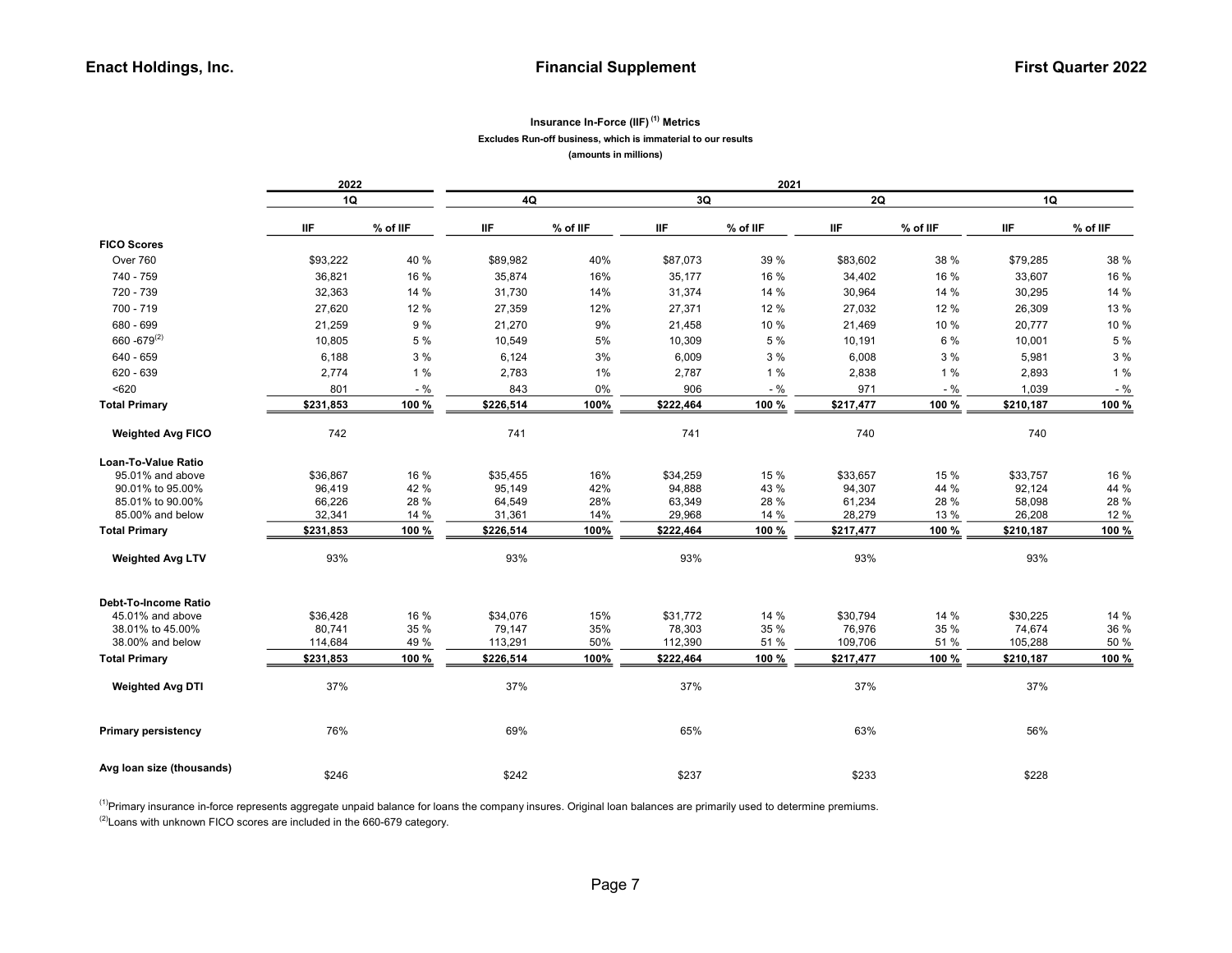# Risk In-Force (RIF)<sup>(1)</sup> Metrics Excludes Run-off business, which is immaterial to our results (amounts in millions)

|                      | 2022       |          |            |          |            |          | 2021       |          |            |          |  |  |
|----------------------|------------|----------|------------|----------|------------|----------|------------|----------|------------|----------|--|--|
|                      | 1Q         |          | $4{\sf Q}$ |          | 3Q         |          | 2Q         |          | 1Q         |          |  |  |
|                      | <b>RIF</b> | % of RIF | <b>RIF</b> | % of RIF | <b>RIF</b> | % of RIF | <b>RIF</b> | % of RIF | <b>RIF</b> | % of RIF |  |  |
| <b>Product</b>       |            |          |            |          |            |          |            |          |            |          |  |  |
| Primary              | \$58,295   | 100 %    | \$56,881   | 100%     | \$55,866   | 100 %    | \$54,643   | 100 %    | \$52,866   | 100 %    |  |  |
| Pool                 | 97         | $-$ %    | 105        | $0\%$    | 117        | $-$ %    | 123        | $-$ %    | 134        | - %      |  |  |
| <b>Total</b>         | \$58,392   | 100 %    | \$56,986   | 100%     | \$55,983   | 100 %    | \$54,766   | 100 %    | \$53,000   | 100 %    |  |  |
| Origination          |            |          |            |          |            |          |            |          |            |          |  |  |
| Purchase             | \$48,326   | 83 %     | \$46,470   | 82%      | \$44,871   | 80 %     | \$43,121   | 79 %     | \$41,396   | 78 %     |  |  |
| Refinance            | 9,969      | 17 %     | 10,411     | 18%      | 10,995     | 20 %     | 11,522     | 21 %     | 11,470     | 22 %     |  |  |
| <b>Total Primary</b> | \$58,295   | 100 %    | \$56,881   | 100%     | \$55,866   | 100 %    | \$54,643   | 100 %    | \$52,866   | 100 %    |  |  |
| <b>Payment Type</b>  |            |          |            |          |            |          |            |          |            |          |  |  |
| Monthly              | \$51,153   | 88 %     | \$49,614   | 87%      | \$48,495   | 87 %     | \$47,153   | 86 %     | \$45,009   | 85 %     |  |  |
| Single               | 6,561      | 11 %     | 6,658      | 12%      | 6,709      | 12 %     | 6,766      | 12 %     | 7,049      | 13 %     |  |  |
| Other <sup>(2)</sup> | 581        | 1 %      | 609        | 1%       | 662        | 1%       | 724        | 1%       | 808        | 2 %      |  |  |
| <b>Total Primary</b> | \$58,295   | 100 %    | \$56,881   | 100%     | \$55,866   | 100 %    | \$54,643   | 100 %    | \$52,866   | 100 %    |  |  |
| <b>Book Year</b>     |            |          |            |          |            |          |            |          |            |          |  |  |
| 2008 and prior       | \$1,991    | 3 %      | \$2,112    | 3%       | \$2,309    | 4 %      | \$2,494    | 4 %      | \$2,705    | 5 %      |  |  |
| 2009-2014            | 788        | $1%$     | 904        | 2%       | 1,062      | $2\%$    | 1,260      | 2%       | 1,510      | $3%$     |  |  |
| 2015                 | 1,058      | 2 %      | 1,197      | 2%       | 1,355      | 2%       | 1,549      | 3%       | 1.795      | 3 %      |  |  |
| 2016                 | 2,147      | 4 %      | 2,388      | 4%       | 2,676      | 5 %      | 3,052      | 6 %      | 3,503      | 7 %      |  |  |
| 2017                 | 2,094      | 4 %      | 2,324      | 4%       | 2,631      | 5 %      | 3,032      | 6 %      | 3,556      | 7 %      |  |  |
| 2018                 | 2,092      | 4 %      | 2,330      | 4%       | 2,656      | 5 %      | 3,086      | 6 %      | 3,671      | 7 %      |  |  |
| 2019                 | 4,935      | 8 %      | 5,454      | 10%      | 6,239      | 11 %     | 7,225      | 13 %     | 8,361      | 16 %     |  |  |
| 2020                 | 16,606     | 28 %     | 17,574     | 31%      | 18,965     | 34 %     | 20,536     | 37 %     | 21,787     | 41 %     |  |  |
| 2021                 | 21,959     | 38 %     | 22,598     | 40%      | 17,973     | 32 %     | 12,409     | 23 %     | 5,978      | 11 %     |  |  |
| 2022                 | 4,625      | 8 %      |            | $-$ %    |            | $-$ %    |            | $-$ %    |            | $-$ %    |  |  |
| <b>Total Primary</b> | \$58,295   | 100 %    | \$56,881   | 100%     | \$55,866   | 100 %    | \$54,643   | 100 %    | \$52,866   | 100 %    |  |  |

 $<sup>(1)</sup>$ Primary risk in-force represents risk on current loan balances as provided by servicers, lenders and investors.</sup>

 $(2)$ Includes loans with annual and split payment types.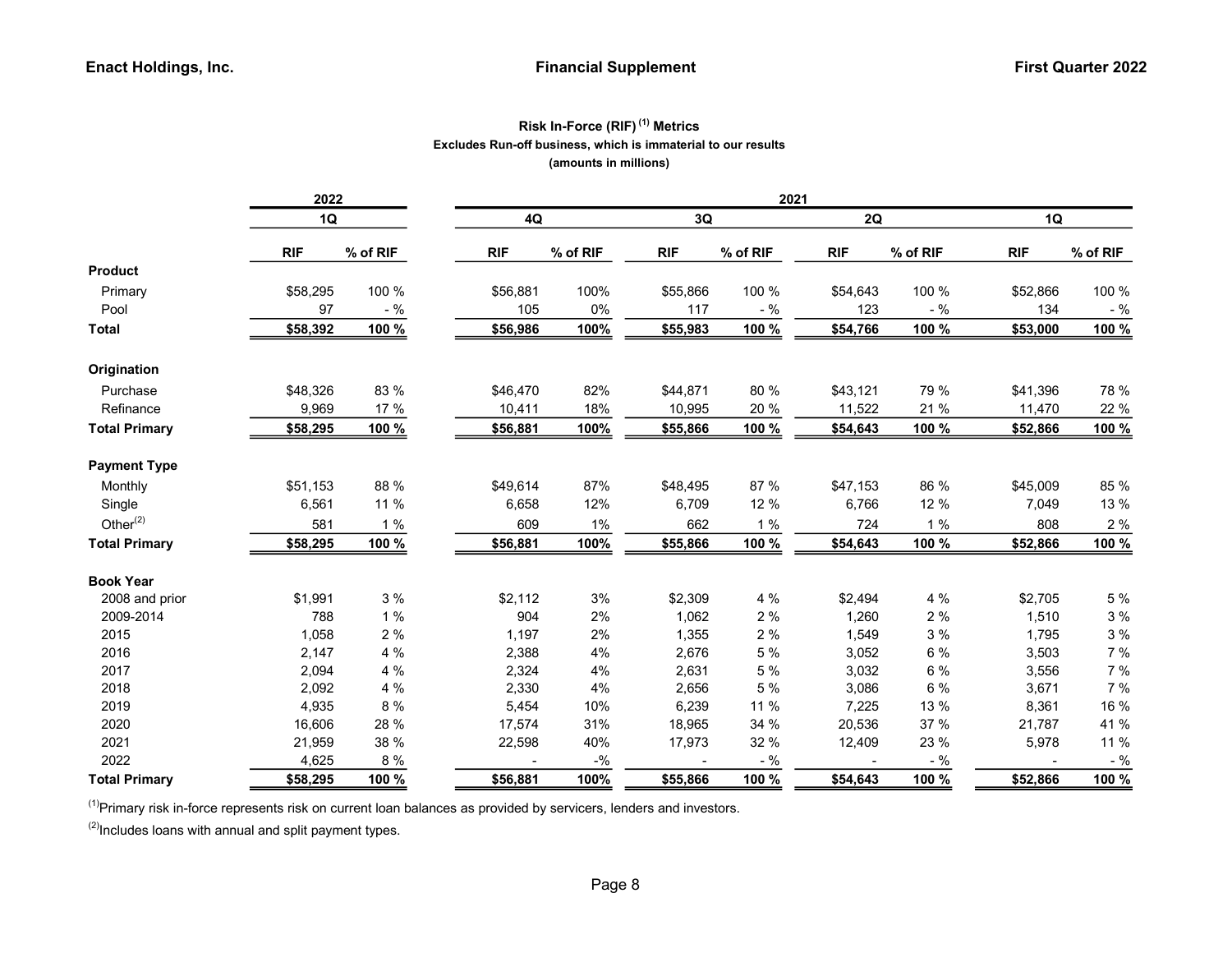# Risk In-Force (RIF)<sup>(1)</sup> Metrics Excludes Run-off business, which is immaterial to our results (amounts in millions)

|                             | 2022       |          | 2021       |          |            |          |            |          |            |          |  |  |
|-----------------------------|------------|----------|------------|----------|------------|----------|------------|----------|------------|----------|--|--|
|                             | 1Q         |          | 4Q         |          | 3Q         |          | 2Q         |          | 1Q         |          |  |  |
|                             | <b>RIF</b> | % of RIF | <b>RIF</b> | % of RIF | <b>RIF</b> | % of RIF | <b>RIF</b> | % of RIF | <b>RIF</b> | % of RIF |  |  |
| <b>FICO Scores</b>          |            |          |            |          |            |          |            |          |            |          |  |  |
| Over 760                    | \$23,326   | 40 %     | \$22,489   | 40%      | \$21,767   | 39 %     | \$20,908   | 38 %     | \$19,829   | 37 %     |  |  |
| 740 - 759                   | 9,267      | 16 %     | 9,009      | 16%      | 8,824      | 16 %     | 8,628      | 16 %     | 8,442      | 16 %     |  |  |
| 720 - 739                   | 8,224      | 14 %     | 8,055      | 14%      | 7,966      | 14 %     | 7,879      | 14 %     | 7,715      | 15 %     |  |  |
| 700 - 719                   | 6,974      | 12 %     | 6,907      | 12%      | 6,923      | 12 %     | 6,848      | 13 %     | 6,678      | 13 %     |  |  |
| 680 - 699                   | 5,334      | 9 %      | 5,334      | 9%       | 5,383      | 10 %     | 5,385      | 10 %     | 5,231      | 10 %     |  |  |
| $660 - 679^{(2)}$           | 2,715      | 5 %      | 2,638      | 5%       | 2,568      | 5 %      | 2,531      | 5 %      | 2,484      | 5 %      |  |  |
| 640 - 659                   | 1,550      | 3%       | 1,530      | 3%       | 1,497      | 3 %      | 1,494      | 3%       | 1,485      | 3 %      |  |  |
| 620 - 639                   | 699        | 1%       | 702        | 1%       | 705        | 1%       | 720        | 1%       | 734        | 1%       |  |  |
| < 620                       | 206        | $-$ %    | 217        | 0%       | 233        | $-$ %    | 250        | $-$ %    | 268        | $-$ %    |  |  |
| <b>Total Primary</b>        | \$58,295   | 100 %    | \$56,881   | 100%     | \$55,866   | 100 %    | \$54,643   | 100 %    | \$52,866   | 100 %    |  |  |
| <b>Loan-To-Value Ratio</b>  |            |          |            |          |            |          |            |          |            |          |  |  |
| 95.01% and above            | \$10,379   | 18 %     | \$9,907    | 17%      | \$9,490    | 17 %     | \$9,228    | 17 %     | \$9,151    | 17 %     |  |  |
| 90.01% to 95.00%            | 27,987     | 48 %     | 27,608     | 49%      | 27,509     | 49 %     | 27,308     | 50 %     | 26,637     | 51 %     |  |  |
| 85.01% to 90.00%            | 16,082     | 27 %     | 15,644     | 27%      | 15,322     | 28 %     | 14,776     | 27 %     | 13,997     | 26 %     |  |  |
| 85.00% and below            | 3,847      | 7 %      | 3,722      | 7%       | 3,545      | 6 %      | 3,331      | 6 %      | 3,081      | 6 %      |  |  |
| <b>Total Primary</b>        | \$58,295   | 100 %    | \$56,881   | 100%     | \$55,866   | 100 %    | \$54.643   | 100 %    | \$52,866   | 100 %    |  |  |
| <b>Debt-To-Income Ratio</b> |            |          |            |          |            |          |            |          |            |          |  |  |
| 45.01% and above            | \$9,227    | 16 %     | \$8,631    | 15%      | \$8,048    | 14 %     | \$7,798    | 14 %     | \$7,643    | 14 %     |  |  |
| 38.01% to 45.00%            | 20,392     | 35 %     | 19,974     | 35%      | 19,773     | 36 %     | 19,445     | 36 %     | 18,888     | 36 %     |  |  |
| 38,00% and below            | 28,676     | 49 %     | 28,276     | 50%      | 28,045     | 50 %     | 27,400     | 50 %     | 26,335     | 50 %     |  |  |
| <b>Total Primary</b>        | \$58,295   | 100 %    | \$56,881   | 100%     | \$55,866   | 100 %    | \$54,643   | 100 %    | \$52,866   | 100 %    |  |  |

 $<sup>(1)</sup>$ Primary risk in-force represents risk on current loan balances as provided by servicers, lenders and investors.</sup>

 $^{(2)}$ Loans with unknown FICO scores are included in the 660-679 category.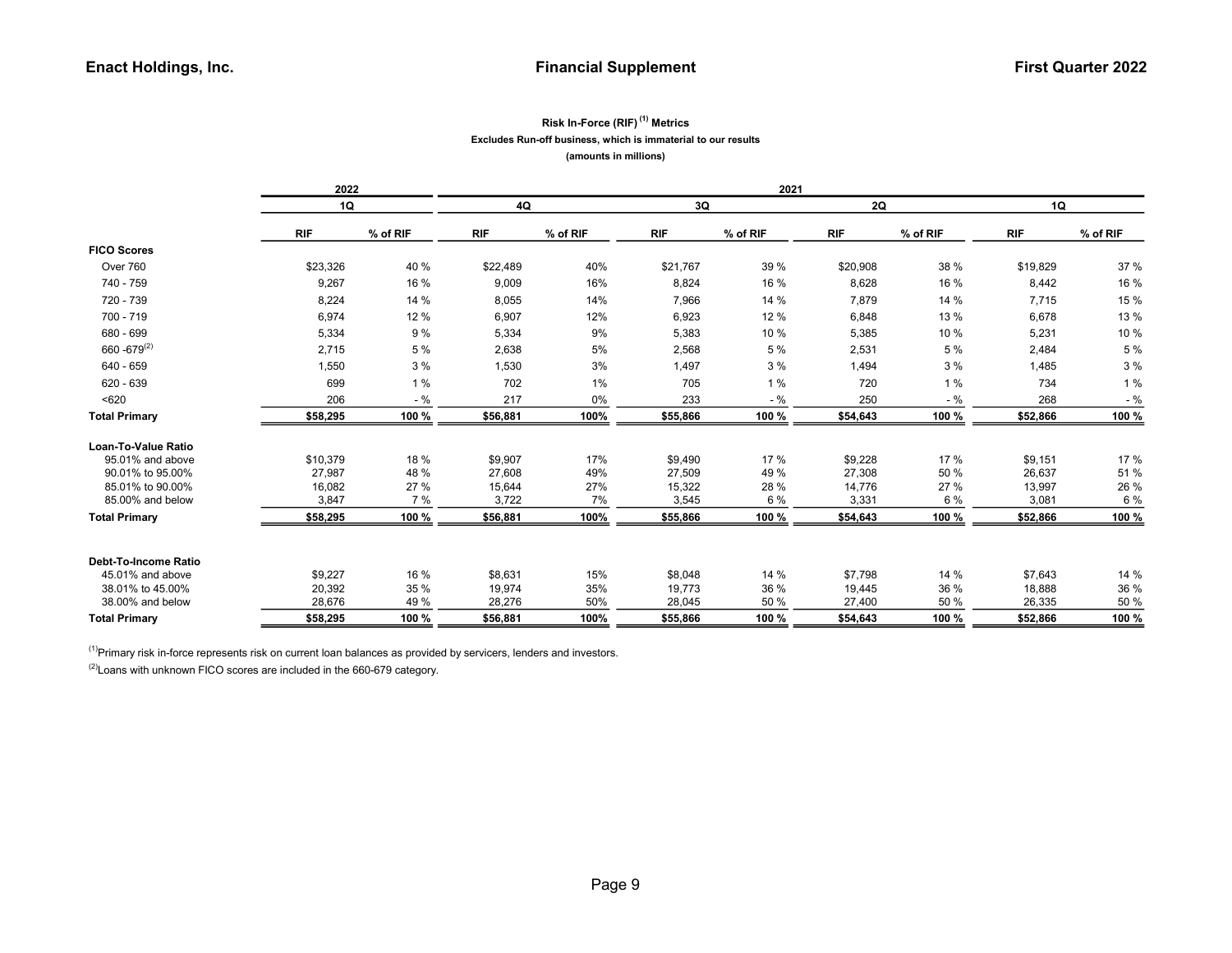### (dollar amounts in thousands) Excludes Run-off business, which is immaterial to our results Delinquency Metrics

|                                                                                         | 2022        |           | 2021      |           |           |  |  |  |  |  |
|-----------------------------------------------------------------------------------------|-------------|-----------|-----------|-----------|-----------|--|--|--|--|--|
|                                                                                         | 1Q          | 4Q        | 3Q        | 2Q        | 1Q        |  |  |  |  |  |
| Average Paid Claim <sup>(1)</sup>                                                       | \$51.6      | \$27.2    | \$26.7    | \$63.1    | \$54.7    |  |  |  |  |  |
| Reserves:                                                                               |             |           |           |           |           |  |  |  |  |  |
| Primary direct case <sup>(2)</sup>                                                      | \$590,508   | \$606,102 | \$612,754 | \$588,683 | \$564,208 |  |  |  |  |  |
| All other $(2)$                                                                         | 34,771      | 35,223    | 34,909    | 34,838    | 38,704    |  |  |  |  |  |
| <b>Total Reserves</b>                                                                   | \$625,279   | \$641,325 | \$647,663 | \$623,521 | \$602,912 |  |  |  |  |  |
| <b>Beginning Number of Primary Delinquencies</b>                                        | 24,820      | 28,904    | 33,568    | 41,332    | 44,904    |  |  |  |  |  |
| New delinquencies                                                                       | 8,724       | 8,282     | 7,427     | 6,862     | 10,053    |  |  |  |  |  |
| Delinquency cures                                                                       | (10, 860)   | (11, 929) | (11,746)  | (14, 473) | (13, 478) |  |  |  |  |  |
| Paid claims                                                                             | (107)       | (430)     | (343)     | (143)     | (134)     |  |  |  |  |  |
| Rescissions and claim denials                                                           | (6)         | (7)       | (2)       | (10)      | (13)      |  |  |  |  |  |
| <b>Ending Number of Primary Delinquencies</b>                                           | 22,571      | 24,820    | 28,904    | 33,568    | 41,332    |  |  |  |  |  |
| Primary delinquency rate                                                                | 2.40 %      | 2.65 %    | 3.08 %    | 3.60 %    | 4.48 %    |  |  |  |  |  |
| Average Reserve Per Primary Delinguency <sup>(3)</sup>                                  | \$26.2      | \$24.4    | \$21.2    | \$17.5    | \$13.7    |  |  |  |  |  |
| <b>Beginning Direct Primary Case Reserves</b>                                           | \$606,102   | \$612,754 | \$588,683 | \$564,208 | \$516,863 |  |  |  |  |  |
| Paid claims                                                                             | (5,617)     | (11, 213) | (8, 293)  | (7, 377)  | (5,933)   |  |  |  |  |  |
| Change in reserves                                                                      | (9, 977)    | 4,561     | 32,364    | 31,851    | 53,278    |  |  |  |  |  |
| <b>Ending Reserves</b>                                                                  | \$590,508   | \$606,102 | \$612,754 | \$588,683 | \$564,208 |  |  |  |  |  |
| Incurred Losses <sup>(4)</sup>                                                          |             |           |           |           |           |  |  |  |  |  |
| Current quarter delinquencies <sup>(5)</sup>                                            | \$39,220    | \$37,056  | \$33,047  | \$30,301  | \$43,839  |  |  |  |  |  |
| Development of current quarter delinquencies <sup>(6)</sup><br>Prior period development | (49,666)    | (31,084)  | 1,077     | (298)     | 11,535    |  |  |  |  |  |
| <b>Total Incurred Losses</b>                                                            | \$(10, 446) | \$5,972   | \$34,124  | \$30,003  | \$55,374  |  |  |  |  |  |
| Policies in Force (count)                                                               | 941,689     | 937,350   | 936,934   | 933,616   | 922,186   |  |  |  |  |  |

 $<sup>(1)</sup>$  Average paid claim in the fourth and third quarters of 2021 includes payments in relation to agreements on non-performing loans.</sup>

<sup>(2)</sup> Primary direct case excludes loss adjustment expenses (LAE), pool, incurred but not reported (IBNR) and reinsurance reserves. Other includes LAE, IBNR, pool, and reinsurance. reserves.

 $(3)$  Primary direct case reserves divided by primary delinquency count.

<sup>(4)</sup> Provides additional breakdown of incurred losses, which includes the impact of new delinquencies within each quarterly period reported. We believe providing loss information in this manner allows transparency and consistency for investors to understand performance.

 $<sup>(5)</sup>$  Defaulted loans with most recent delinquency notice in the quarter indicated.</sup>

<sup>(6)</sup> Development of current quarter delinquencies within the current quarter. This includes reserve impact from current period delinquencies that cure in the period and reserve development from the date of delinquency to quarter end.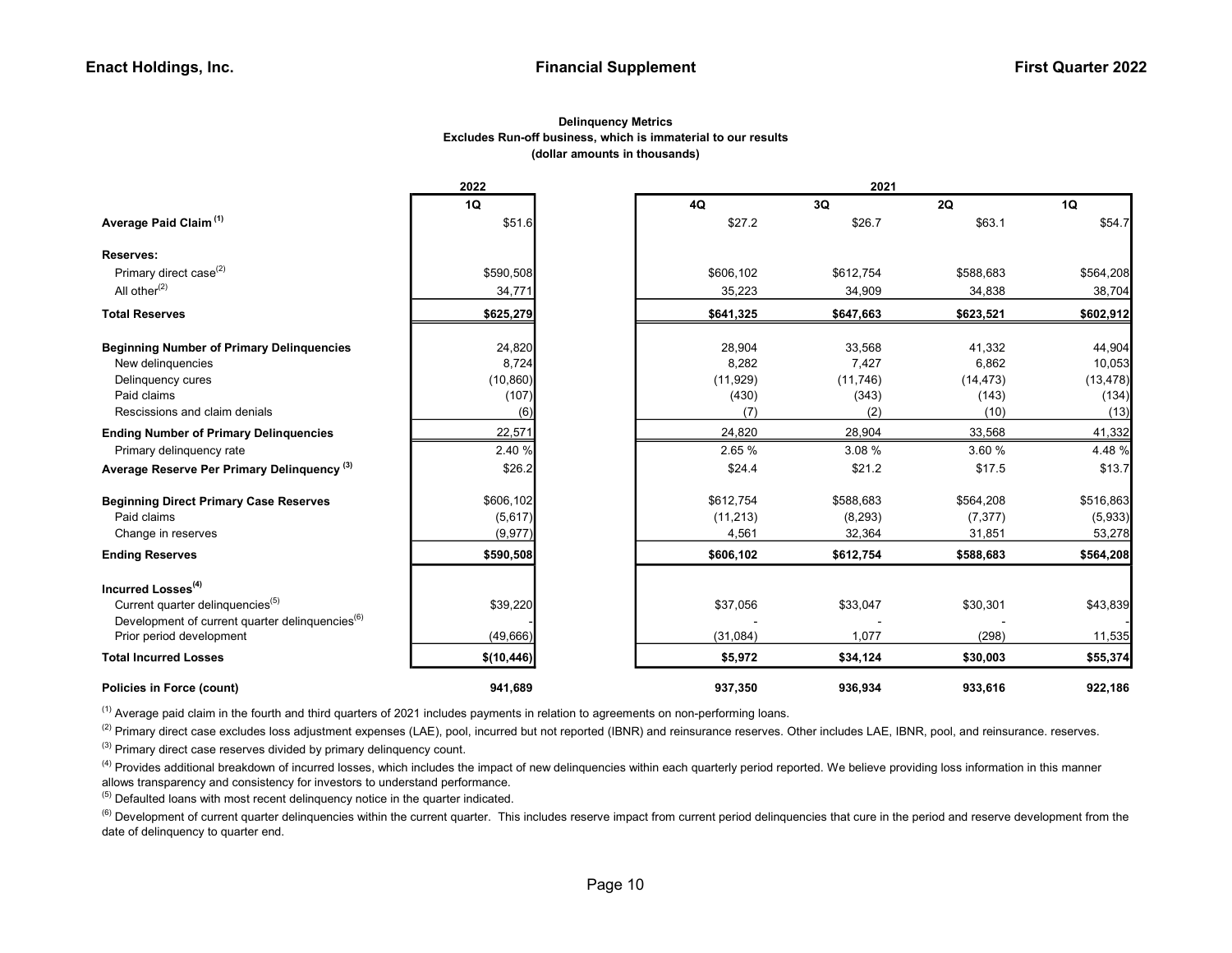#### Missed Payment Status Tables Excludes Run-off business, which is immaterial to our results (dollar amounts in millions)

|                                              |                      | March 31, 2022     |          |             |               | December 31, 2021  |          |             |                      | March 31, 2021     |               |             |  |
|----------------------------------------------|----------------------|--------------------|----------|-------------|---------------|--------------------|----------|-------------|----------------------|--------------------|---------------|-------------|--|
|                                              |                      |                    |          |             |               |                    |          |             |                      |                    |               |             |  |
|                                              |                      | <b>Direct Case</b> | Risk In- | Reserves as |               | <b>Direct Case</b> | Risk In- | Reserves as |                      | <b>Direct Case</b> |               | Reserves as |  |
| <b>Percentage Reserved by Payment Status</b> | <b>Delinguencies</b> | <b>Reserves</b>    | Force    | $%$ of RIF  | Delinquencies | Reserves           | Force    | % of RIF    | <b>Delinguencies</b> | <b>Reserves</b>    | Risk In-Force | % of RIF    |  |
| 3 payments or less in default                | 6,837                | \$38               | \$359    | 11 %        | 6,586         | \$35               | \$340    | 10 %        | 8,296                | \$40               | \$436         | 9%          |  |
| 4 - 11 payments in default                   | 6,875                | 115                | 392      | 29 %        | 7,360         | 111                | 426      | 26 %        | 21,011               | 227                | 1,232         | 18 %        |  |
| 12 payments or more in default               | 8,859                | 438                | 515      | 85 %        | 10,874        | 460                | 643      | 72 %        | 12,025               | 297                | 724           | 41 %        |  |
| Total                                        | 22.571               | \$591              | \$1,266  | 47 %        | 24.820        | \$606              | \$1,409  | 43 %        | 41.332               | \$564              | \$2,392       | 24%         |  |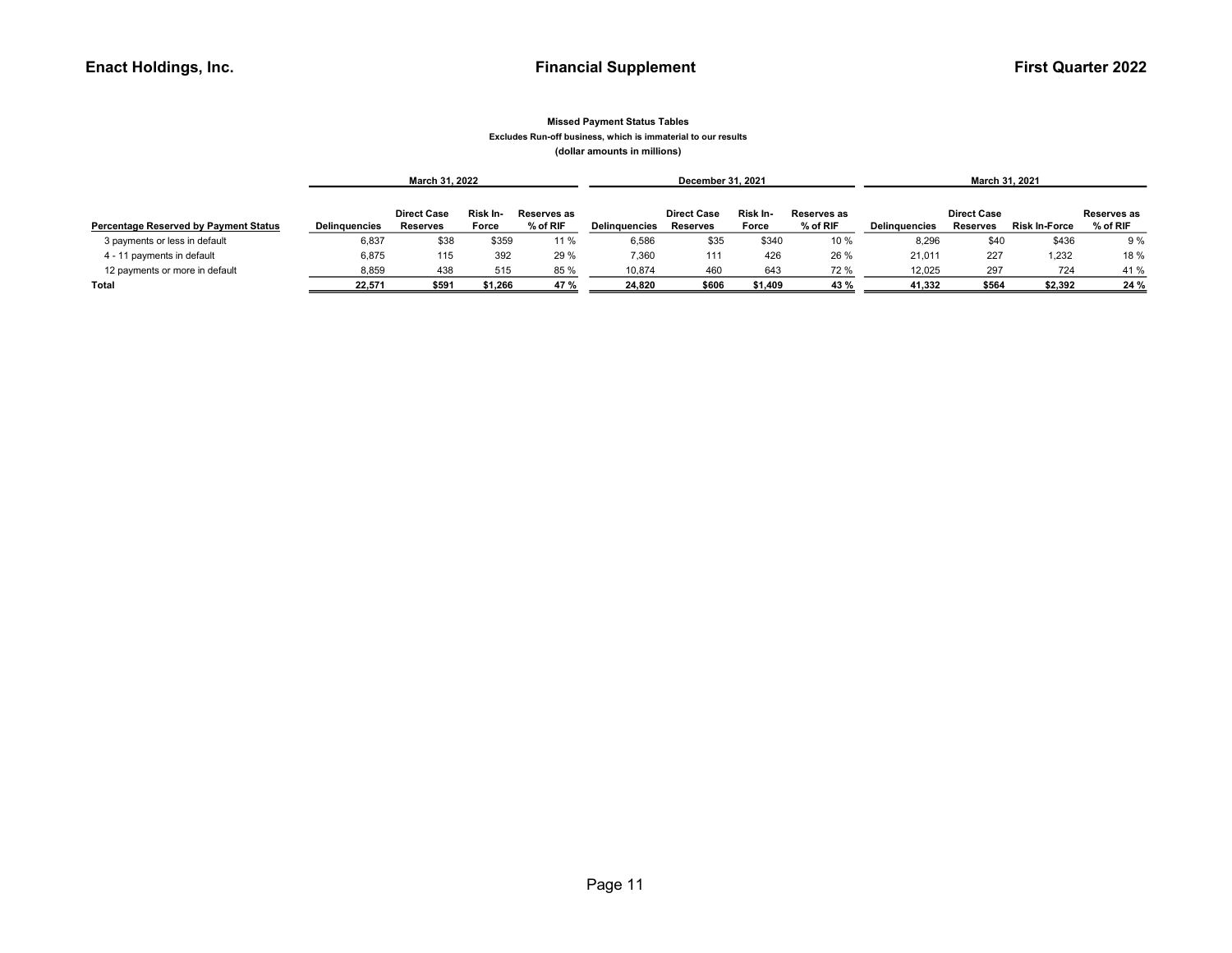#### Delinquency Performance Excludes Run-off business, which is immaterial to our results March 31, 2022

| Top 10 States                   | % RIF | % Case<br>Reserves <sup>(1)</sup> | Delg Rate |
|---------------------------------|-------|-----------------------------------|-----------|
| California                      | 11%   | 11%                               | 2.75%     |
| Texas                           | 8%    | 8%                                | 2.51%     |
| Florida <sup>(3)</sup>          | 8%    | 9%                                | 2.51%     |
| New York <sup>(3)</sup>         | 5%    | 12%                               | 3.51%     |
| Illinois $^{(3)}$               | 5%    | 6%                                | 2.85%     |
| Michigan                        | 4%    | 2%                                | 1.87%     |
| Arizona                         | 4%    | 2%                                | 1.92%     |
| North Carolina                  | 3%    | 2%                                | 1.96%     |
| Pennsylvania <sup>(3)</sup>     | 3%    | 3%                                | 2.30%     |
| Washington                      | 3%    | 4%                                | 2.68%     |
| All Other States <sup>(4)</sup> | 46%   | 41%                               | 2.25%     |
| Total                           | 100%  | 100%                              | 2.40%     |

| Top 10 States                   | % RIF | % Case<br>Reserves <sup>(1)</sup> | Dela Rate | Top 10 MSAs / Metro Divisions             | % RIF | % Case<br>Reserves <sup>(1)</sup> | Delg Rate | Book Year RIF & Losses | % RIF | % Case<br>Reserves <sup>(1)</sup> | Delg Rate | <b>Cum Delg</b><br>Rate <sup>(2</sup> |
|---------------------------------|-------|-----------------------------------|-----------|-------------------------------------------|-------|-----------------------------------|-----------|------------------------|-------|-----------------------------------|-----------|---------------------------------------|
| California                      | 11%   | 11%                               | 2.75%     | Chicago-Naperville, IL Metro Division     | 3%    | 5%                                | 3.39%     |                        |       |                                   |           |                                       |
| Texas                           | 8%    | 8%                                | 2.51%     | Phoenix, AZ MSA                           | 3%    | 2%                                | 1.92%     | 2008 and prior         | 3%    | 25%                               | 10.41%    | 5.59%                                 |
| Florida <sup>(3)</sup>          | 8%    | 9%                                | 2.51%     | New York, NY Metro Division               | 3%    | 8%                                | 4.68%     | 2009-2014              | 1%    | 5%                                | 5.34%     | 0.77%                                 |
| New York <sup>(3)</sup>         | 5%    | 12%                               | 3.51%     | Atlanta, GA MSA                           | 2%    | 3%                                | 2.92%     | 2015                   | 2%    | 5%                                | 4.06%     | 0.92%                                 |
| Illinois <sup>(3)</sup>         | 5%    | 6%                                | 2.85%     | Washington-Arlington, DC Metro Division   | 2%    | 2%                                | 2.50%     | 2016                   | 4%    | 7%                                | 3.48%     | 1.02%                                 |
| Michigan                        | 4%    | 2%                                | 1.87%     | Houston, TX MSA                           | 2%    | 3%                                | 3.20%     | 2017                   | 4%    | 10%                               | 4.43%     | 1.34%                                 |
| Arizona                         | 4%    | 2%                                | 1.92%     | Riverside-San Bernardino CA MSA           | 2%    | 2%                                | 3.05%     | 2018                   | 4%    | 12%                               | 5.48%     | 1.60%                                 |
| North Carolina                  | 3%    | 2%                                | 1.96%     | Los Angeles-Long Beach, CA Metro Division | 2%    | 3%                                | 3.22%     | 2019                   | 8%    | 17%                               | 3.44%     | 1.37%                                 |
| Pennsylvania <sup>(3)</sup>     | 3%    | 3%                                | 2.30%     | Dallas, TX Metro Division                 | 2%    | 1%                                | 2.04%     | 2020                   | 28%   | 15%                               | 1.49%     | 1.08%                                 |
| Washington                      | 3%    | 4%                                | 2.68%     | Nassau County, NY                         | 2%    | 4%                                | 5.02%     | 2021                   | 38%   | 4%                                | 0.58%     | 0.55%                                 |
| All Other States <sup>(4)</sup> | 46%   | 41%                               | 2.25%     | All Other MSAs                            | 77%   | 67%                               | 2.23%     | 2022                   | 8%    | 0%                                | 0.04%     | 0.04%                                 |
| Total                           | 100%  | 100%                              | 2.40%     | Total                                     | 100%  | 100%                              | 2.40%     | Total                  | 100%  | 100%                              | 2.40%     | 4.36%                                 |
|                                 |       |                                   |           |                                           |       |                                   |           |                        |       |                                   |           |                                       |

#### December 31, 2021

| Top 10 States                   | % RIF | % Case<br>Reserves <sup>(1)</sup> | Delg Rate |
|---------------------------------|-------|-----------------------------------|-----------|
| California                      | 11%   | 12%                               | 3.17%     |
| Texas                           | 8%    | 8%                                | 2.89%     |
| Florida <sup>(3)</sup>          | 7%    | 9%                                | 2.97%     |
| New York <sup>(3)</sup>         | 5%    | 12%                               | 3.80%     |
| Illinois $(3)$                  | 5%    | 6%                                | 3.09%     |
| Michigan                        | 4%    | 2%                                | 1.87%     |
| Arizona                         | 4%    | 2%                                | 2.31%     |
| North Carolina                  | 3%    | 2%                                | 2.18%     |
| Pennsylvania <sup>(3)</sup>     | 3%    | 3%                                | 2.38%     |
| Washington                      | 3%    | 3%                                | 2.98%     |
| All Other States <sup>(4)</sup> | 47%   | 41%                               | 2.46%     |
| Total                           | 100%  | 100%                              | 2.65%     |

| Top 10 States                   | % Case<br>% RIF<br>Dela Rate<br>Reserves <sup>(1)</sup> |      | Top 10 MSAs / Metro Divisions | % RIF                                     | % Case<br>Reserves <sup>(1)</sup> | Dela Rate | Book Year RIF & Losses | % RIF          |      | Dela Rate | <b>Cum Delg</b><br>Rate <sup>(2</sup> |       |
|---------------------------------|---------------------------------------------------------|------|-------------------------------|-------------------------------------------|-----------------------------------|-----------|------------------------|----------------|------|-----------|---------------------------------------|-------|
| California                      | 11%                                                     | 12%  | 3.17%                         | Chicago-Naperville, IL Metro Division     | 3%                                | 4%        | 3.68%                  |                |      |           |                                       |       |
| Texas                           | 8%                                                      | 8%   | 2.89%                         | Phoenix, AZ MSA                           | 3%                                | 2%        | 2.36%                  | 2008 and prior | 3%   | 24%       | 10.54%                                | 5.59% |
| Florida <sup>(3)</sup>          | 7%                                                      | 9%   | 2.97%                         | New York, NY Metro Division               | 3%                                | 8%        | 5.32%                  | 2009-2013      | 1%   | 2%        | 5.54%                                 | 0.74% |
| New York (3)                    | 5%                                                      | 12%  | 3.80%                         | Atlanta, GA MSA                           | 2%                                | 3%        | 3.28%                  | 2014           | 1%   | 3%        | 5.51%                                 | 0.99% |
| Illinois <sup>(3)</sup>         | 5%                                                      | 6%   | 3.09%                         | Washington-Arlington, DC Metro Division   | 2%                                | 2%        | 2.96%                  | 2015           | 2%   | 5%        | 4.24%                                 | 1.04% |
| Michigan                        | 4%                                                      | 2%   | 1.87%                         | Houston, TX MSA                           | 2%                                | 3%        | 3.61%                  | 2016           | 4%   | 8%        | 3.69%                                 | 1.16% |
| Arizona                         | 4%                                                      | 2%   | 2.31%                         | Riverside-San Bernardino CA MSA           | 2%                                | 2%        | 3.42%                  | 2017           | 4%   | 10%       | 4.78%                                 | 1.56% |
| North Carolina                  | 3%                                                      | 2%   | 2.18%                         | Los Angeles-Long Beach, CA Metro Division | 2%                                | 3%        | 3.95%                  | 2018           | 4%   | 13%       | 5.93%                                 | 1.88% |
| Pennsylvania <sup>(3)</sup>     | 3%                                                      | 3%   | 2.38%                         | Dallas, TX Metro Division                 | 2%                                | 2%        | 2.31%                  | 2019           | 10%  | 19%       | 3.89%                                 | 1.68% |
| Washington                      | 3%                                                      | 3%   | 2.98%                         | Nassau County, NY                         | 2%                                | 4%        | 5.55%                  | 2020           | 31%  | 14%       | 1.50%                                 | 1.14% |
| All Other States <sup>(4)</sup> | 47%                                                     | 41%  | 2.46%                         | All Other MSAs                            | 77%                               | 67%       | 2.44%                  | 2021           | 40%  | 2%        | 0.37%                                 | 0.36% |
| Total                           | 100%                                                    | 100% | 2.65%                         | Total                                     | 100%                              | 100%      | 2.65%                  | Total          | 100% | 100%      | 2.65%                                 | A 42% |

| Top 10 States                   | % Case<br>% RIF<br>Dela Rate<br>Reserves <sup>(1)</sup> |      |       | Top 10 MSAs / Metro Divisions             | % Case<br>% RIF<br>Reserves <sup>(1)</sup> |      | Delg Rate | Book Year RIF & Losses | % RIF | % Case<br>Reserves <sup>(1)</sup> | <b>Delg Rate</b> | <b>Cum Delg</b><br>Rate <sup>(2)</sup> |
|---------------------------------|---------------------------------------------------------|------|-------|-------------------------------------------|--------------------------------------------|------|-----------|------------------------|-------|-----------------------------------|------------------|----------------------------------------|
| California                      | 11%                                                     | 12%  | 3.17% | Chicago-Naperville, IL Metro Division     | 3%                                         | 4%   | 3.68%     |                        |       |                                   |                  |                                        |
| Texas                           | 8%                                                      | 8%   | 2.89% | Phoenix, AZ MSA                           | 3%                                         | 2%   | 2.36%     | 2008 and prior         | 3%    | 24%                               | 10.54%           | 5.59%                                  |
| Florida <sup>(3)</sup>          | 7%                                                      | 9%   | 2.97% | New York, NY Metro Division               | 3%                                         | 8%   | 5.32%     | 2009-2013              | 1%    | 2%                                | 5.54%            | 0.74%                                  |
| New York <sup>(3)</sup>         | 5%                                                      | 12%  | 3.80% | Atlanta, GA MSA                           | 2%                                         | 3%   | 3.28%     | 2014                   | 1%    | 3%                                | 5.51%            | 0.99%                                  |
| Illinois <sup>(3)</sup>         | 5%                                                      | 6%   | 3.09% | Washington-Arlington, DC Metro Division   | 2%                                         | 2%   | 2.96%     | 2015                   | 2%    | 5%                                | 4.24%            | 1.04%                                  |
| Michigan                        | 4%                                                      | 2%   | 1.87% | Houston, TX MSA                           | 2%                                         | 3%   | 3.61%     | 2016                   | 4%    | 8%                                | 3.69%            | 1.16%                                  |
| Arizona                         | 4%                                                      | 2%   | 2.31% | Riverside-San Bernardino CA MSA           | 2%                                         | 2%   | 3.42%     | 2017                   | 4%    | 10%                               | 4.78%            | 1.56%                                  |
| North Carolina                  | 3%                                                      | 2%   | 2.18% | Los Angeles-Long Beach, CA Metro Division | 2%                                         | 3%   | 3.95%     | 2018                   | 4%    | 13%                               | 5.93%            | 1.88%                                  |
| Pennsylvania <sup>(3)</sup>     | 3%                                                      | 3%   | 2.38% | Dallas, TX Metro Division                 | 2%                                         | 2%   | 2.31%     | 2019                   | 10%   | 19%                               | 3.89%            | 1.68%                                  |
| Washington                      | 3%                                                      | 3%   | 2.98% | Nassau County, NY                         | 2%                                         | 4%   | 5.55%     | 2020                   | 31%   | 14%                               | 1.50%            | 1.14%                                  |
| All Other States <sup>(4)</sup> | 47%                                                     | 41%  | 2.46% | All Other MSAs                            | 77%                                        | 67%  | 2.44%     | 2021                   | 40%   | 2%                                | 0.37%            | 0.36%                                  |
| Total                           | 100%                                                    | 100% | 2.65% | <b>Total</b>                              | 100%                                       | 100% | 2.65%     | <b>Total</b>           | 100%  | 100%                              | 2.65%            | 4.42%                                  |

#### March 31, 2021

| % Case<br>% RIF<br>Top 10 States<br>Dela Rate<br>Reserves <sup>(1)</sup> |       | Top 10 MSAs / Metro Divisions | % Case<br>% RIF<br>Reserves <sup>(1)</sup> |                                           | Delg Rate | Book Year RIF & Losses | % RIF                    | % Case<br>Reserves <sup>(1)</sup> | Delg Rate | <b>Cum Dela</b><br>Rate <sup>(2)</sup> |                 |           |
|--------------------------------------------------------------------------|-------|-------------------------------|--------------------------------------------|-------------------------------------------|-----------|------------------------|--------------------------|-----------------------------------|-----------|----------------------------------------|-----------------|-----------|
| California                                                               | 12%   | 11%                           | 5.76%                                      | Chicago-Naperville, IL Metro Division     | 3%        | 4%                     | 6.28%                    |                                   |           |                                        |                 |           |
| Texas                                                                    | 8%    | 8%                            | 5.25%                                      | Phoenix, AZ MSA                           | 3%        | 2%                     | 4.12%                    | 2008 and prior                    | 5%        | 29%                                    | 13.60%          | 5.64%     |
| Florida <sup>(3)</sup>                                                   | 7%    | 10%                           | 5.97%                                      | New York, NY Metro Division               | 3%        | 8%                     | 9.56%                    | 2009-2013                         | $1\%$     | 2%                                     | 6.29%           | 0.88%     |
| Illinois $^{(3)}$                                                        | 5%    | 6%                            | 5.07%                                      | Atlanta, GA MSA                           | 2%        | 3%                     | 6.10%                    | 2014                              | 2%        | 3%                                     | 6.21%           | 1.45%     |
| New York <sup>(3)</sup>                                                  | 5%    | 12%                           | 6.36%                                      | Washington-Arlington, DC Metro Division   | 2%        | 2%                     | 5.84%                    | 2015                              | 3%        | 5%                                     | 5.69%           | 1.76%     |
| Michigan                                                                 | 4%    | 2%                            | 2.68%                                      | Houston, TX MSA                           | 2%        | 3%                     | 6.89%                    | 2016                              | 7%        | 9%                                     | 5.32%           | 2.16%     |
| Washington                                                               | 4%    | 3%                            | 5.47%                                      | Riverside-San Bernardino CA MSA           | 2%        | 2%                     | 6.53%                    | 2017                              | 7%        | 11%                                    | 6.58%           | 2.95%     |
| Arizona                                                                  | 4%    | 2%                            | 4.06%                                      | Los Angeles-Long Beach, CA Metro Division | 2%        | 3%                     | 7.30%                    | 2018                              | 7%        | 13%                                    | 7.86%           | 3.58%     |
| North Carolina                                                           | 3%    | 2%                            | 3.60%                                      | Dallas, TX Metro Division                 | 2%        | 2%                     | 4.59%                    | 2019                              | 16%       | 19%                                    | 5.73%           | 3.52%     |
| Pennsylvania <sup>(3)</sup>                                              | 3%    | 3%                            | 3.83%                                      | Nassau County, NY                         | 2%        | 4%                     | 10.13%                   | 2020                              | 41%       | 9%                                     | 1.36%           | 1.24%     |
| All Other States <sup>(4)</sup>                                          | 46%   | 41%                           | 3.99%                                      | All Other MSAs                            | 77%       | 67%                    | 4.02%                    | 2021                              | 11%       | $0\%$                                  | 0.03%           | 0.03%     |
| - - -                                                                    | 10001 | 1000                          | $\cdot$ $\cdot$                            | - - -                                     | 1000      | 1000                   | $\overline{\phantom{a}}$ | - - -                             | 1000      | 1000                                   | $\cdot$ $\cdot$ | $- - - -$ |

| % RIF | % Case<br>Delg Rate<br>Reserves <sup>(1)</sup> |       | Top 10 MSAs / Metro Divisions             |      | % Case<br>% RIF<br>Reserves <sup>(1)</sup> |        | Book Year RIF & Losses | % RIF | % Case<br>Reserves <sup>(1)</sup> | Delg Rate | <b>Cum Delg</b><br>Rate $(2)$ |
|-------|------------------------------------------------|-------|-------------------------------------------|------|--------------------------------------------|--------|------------------------|-------|-----------------------------------|-----------|-------------------------------|
| 12%   | 11%                                            | 5.76% | Chicago-Naperville, IL Metro Division     | 3%   | 4%                                         | 6.28%  |                        |       |                                   |           |                               |
| 8%    | 8%                                             | 5.25% | Phoenix, AZ MSA                           | 3%   | 2%                                         | 4.12%  | 2008 and prior         | 5%    | 29%                               | 13.60%    | 5.64%                         |
| 7%    | 10%                                            | 5.97% | New York, NY Metro Division               | 3%   | 8%                                         | 9.56%  | 2009-2013              | $1\%$ | 2%                                | 6.29%     | 0.88%                         |
| 5%    | 6%                                             | 5.07% | Atlanta, GA MSA                           | 2%   | 3%                                         | 6.10%  | 2014                   | 2%    | 3%                                | 6.21%     | 1.45%                         |
| 5%    | 12%                                            | 6.36% | Washington-Arlington, DC Metro Division   | 2%   | 2%                                         | 5.84%  | 2015                   | 3%    | 5%                                | 5.69%     | 1.76%                         |
| 4%    | 2%                                             | 2.68% | Houston, TX MSA                           | 2%   | 3%                                         | 6.89%  | 2016                   | 7%    | 9%                                | 5.32%     | 2.16%                         |
| 4%    | 3%                                             | 5.47% | Riverside-San Bernardino CA MSA           | 2%   | 2%                                         | 6.53%  | 2017                   | 7%    | 11%                               | 6.58%     | 2.95%                         |
| 4%    | 2%                                             | 4.06% | Los Angeles-Long Beach, CA Metro Division | 2%   | 3%                                         | 7.30%  | 2018                   | 7%    | 13%                               | 7.86%     | 3.58%                         |
| 3%    | 2%                                             | 3.60% | Dallas, TX Metro Division                 | 2%   | 2%                                         | 4.59%  | 2019                   | 16%   | 19%                               | 5.73%     | 3.52%                         |
| 3%    | 3%                                             | 3.83% | Nassau County, NY                         | 2%   | 4%                                         | 10.13% | 2020                   | 41%   | 9%                                | 1.36%     | 1.24%                         |
| 46%   | 41%                                            | 3.99% | All Other MSAs                            | 77%  | 67%                                        | 4.02%  | 2021                   | 11%   | 0%                                | 0.03%     | 0.03%                         |
| 100%  | 100%                                           | 4.48% | <b>Total</b>                              | 100% | 100%                                       | 4.48%  | <b>Total</b>           | 100%  | 100%                              | 4.48%     | 4.76%                         |
|       |                                                |       |                                           |      |                                            |        | Delg Rate              |       |                                   |           |                               |

(1) Direct primary case reserves exclude loss adjustment expenses, incurred but not reported and reinsurance reserves.

<sup>(2)</sup> Calculated as the sum of the number of policies where claims were ever paid to date and number of policies for loans currently in default divided by policies ever in-force.

<sup>(3)</sup> Jurisdiction predominantly uses a judicial foreclosure process, which generally increases the amount of time it takes for a foreclosure to be completed.

(4) Includes the District of Columbia.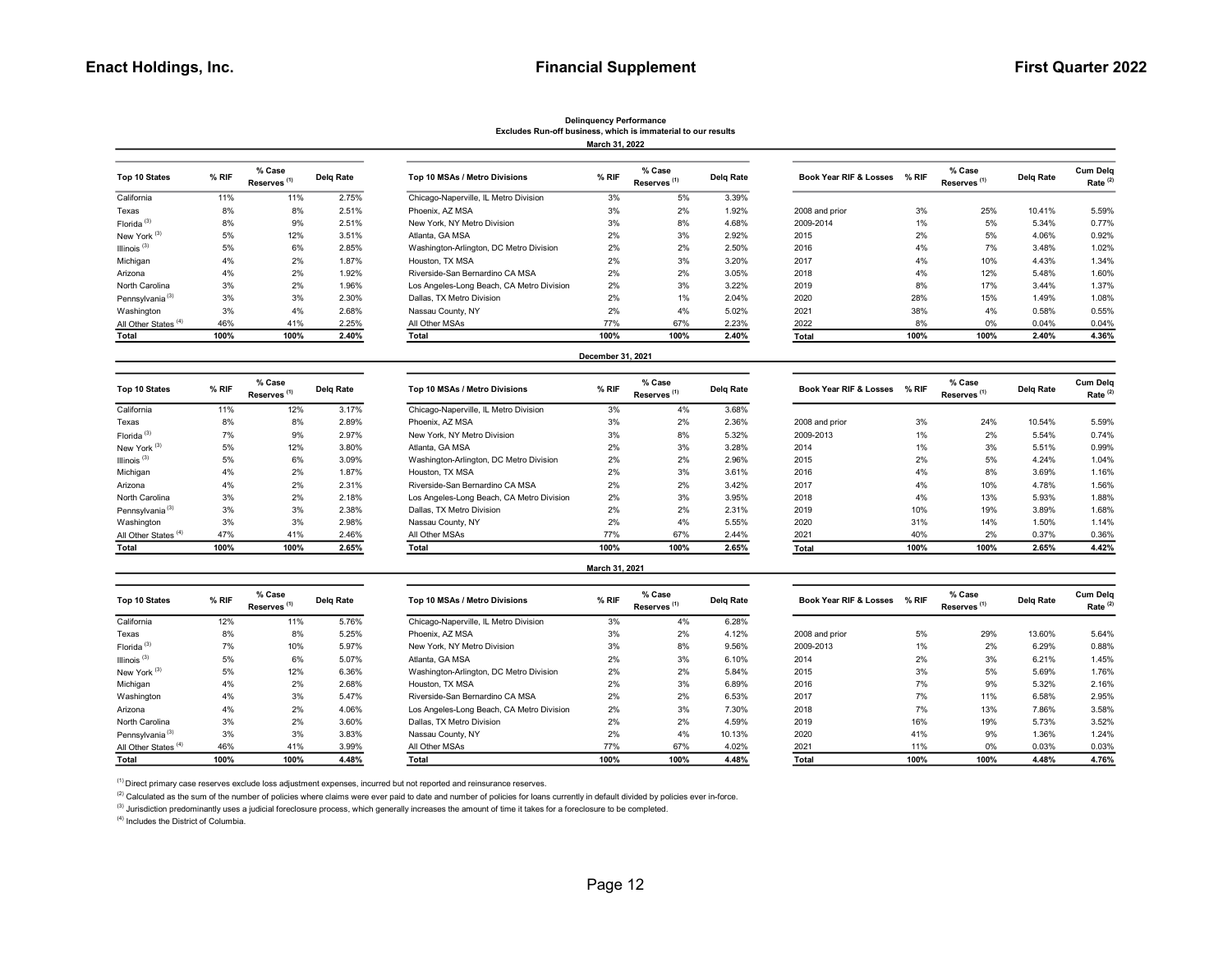#### Composition of Investments at Fair Value (amounts in thousands)

|                                                                                       | March 31, 2022 |            |             | December 31, 2021 |             | September 30, 2021 | June 30, 2021 |            | March 31, 2021 |            |  |
|---------------------------------------------------------------------------------------|----------------|------------|-------------|-------------------|-------------|--------------------|---------------|------------|----------------|------------|--|
|                                                                                       | Carrying       |            | Carrying    |                   | Carrying    |                    | Carrying      |            | Carrying       |            |  |
|                                                                                       | Amount         | % of Total | Amount      | % of Total        | Amount      | % of Total         | <b>Amount</b> | % of Total | Amount         | % of Total |  |
| <b>Fixed Maturity Securities:</b>                                                     |                |            |             |                   |             |                    |               |            |                |            |  |
| U.S. treasuries                                                                       | \$56,751       | 1%         | \$58,408    | 1%                | \$65,117    | 1%                 | \$65,625      | 1%         | \$70,832       | 1%         |  |
| Municipals                                                                            | 508,391        | 10 %       | 538,453     | 10%               | 459,783     | 9%                 | 408,317       | 8%         | 300,104        | 6%         |  |
| Non-U.S. government                                                                   | 21,529         | $-$ %      | 22,416      | $-$ %             | 22,758      | $-$ %              | 22,950        | 1%         | 30,415         | 1%         |  |
| U.S. corporate                                                                        | 2,882,497      | 57 %       | 2,945,303   | 56%               | 2,948,106   | 55%                | 2,891,598     | 55%        | 2,844,775      | 56%        |  |
| Non-U.S. corporate                                                                    | 629,795        | 12 %       | 666,594     | 13%               | 712,603     | 13%                | 692,068       | 13%        | 679,302        | 13%        |  |
| Other asset-backed                                                                    | 994,121        | 20 %       | 1,035,165   | 20%               | 1,167,700   | 22%                | 1,175,909     | 22%        | 1,180,700      | 23%        |  |
| Total available-for-sale fixed maturity                                               |                |            |             |                   |             |                    |               |            |                |            |  |
| securities                                                                            | \$5,093,084    | 100 %      | \$5,266,339 | 100%              | \$5,376,067 | 100%               | \$5,256,467   | 100%       | \$5,106,128    | 100%       |  |
| <b>Fixed Maturity Securities - Credit Quality</b><br>NRSRO <sup>(1)</sup> Designation |                |            |             |                   |             |                    |               |            |                |            |  |
| AAA                                                                                   | \$432,633      | 9 %        | \$482,950   | 9%                | \$485,739   | 9%                 | \$483,513     | 9%         | \$475,369      | 9%         |  |
| AA                                                                                    | 839,185        | 16 %       | 876,294     | 17%               | 898,158     | 17%                | 841,282       | 16%        | 777,345        | 15%        |  |
| Α                                                                                     | 1,736,936      | 34 %       | 1,791,582   | 34%               | 1,829,844   | 34%                | 1,763,010     | 34%        | 1,786,601      | 35%        |  |
| <b>BBB</b>                                                                            | 1,936,838      | 38 %       | 1,958,901   | 37%               | 2,004,994   | 37%                | 2,013,940     | 38%        | 1,921,999      | 38%        |  |
| <b>BB &amp; Lower</b>                                                                 | 147,492        | 3%         | 156,612     | 3%                | 157,332     | 3%                 | 154,722       | 3%         | 144,814        | 3%         |  |
| <b>Total fixed maturity securities</b>                                                | \$5,093,084    | 100 %      | \$5,266,339 | 100%              | \$5,376,067 | 100%               | \$5,256,467   | 100%       | \$5,106,128    | 100%       |  |
| Average duration                                                                      | 3.8            |            | 3.9         |                   | 3.7         |                    | 3.6           |            | 3.6            |            |  |
| Average yield                                                                         | 2.7%           |            | 2.7%        |                   | 2.7%        |                    | 2.8%          |            | 2.8%           |            |  |

 $(1)$ Nationally Recognized Statistical Rating Organizations.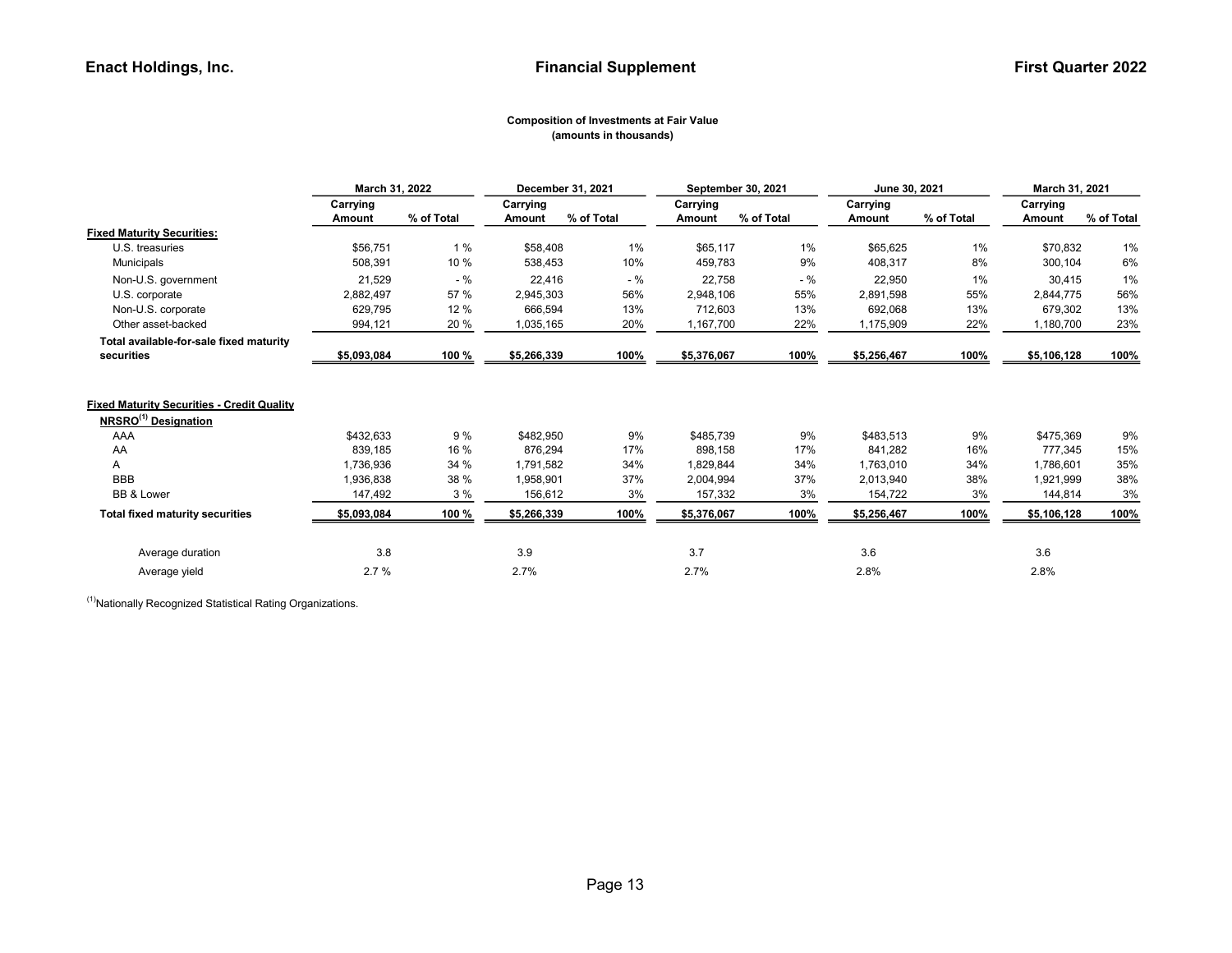#### (amounts in millions) Credit Risk Transfer Transaction Summary

|                                             | 2021-1 ILN        | 2019 XOL -2    | 2019 ILN  | 2020 XOL       | 2020 ILN  | 2021-2 ILN | 2021 XOL       | 2021-3 ILN    | 2022 XOL-3     | 2022 XOL-4 | 2022 XOL -1 2022 XOL -2 |                |
|---------------------------------------------|-------------------|----------------|-----------|----------------|-----------|------------|----------------|---------------|----------------|------------|-------------------------|----------------|
|                                             | 1/14-12/18, 40'19 | Full Year 2019 | 1/19-9/19 | Full Year 2020 | 1/20-8/20 | 9/20-12/20 | Full Year 2021 | $1/21 - 6/21$ | $7/21 - 12/21$ | 7/21-12/21 | Full Year 2022          | Full Year 2022 |
| At Closing (\$MM)                           |                   |                |           |                |           |            |                |               |                |            |                         |                |
| Initial CRT Risk In Force                   | \$14,142          | \$14,456       | \$10,563  | \$23,047       | \$14,909  | \$8,384    | \$22,373       | \$12,141      | \$10,550       | \$10,550   | \$4,550                 | \$4,550        |
| Initial Reinsurance Amount                  | \$495             | \$5            | \$303     | \$168          | \$350     | \$303      | \$206          | \$372         | \$289          | \$36       | \$52                    | \$6            |
| Initial First Loss Retention Layer          | \$212             | \$361          | \$238     | \$691          | \$522     | \$189      | \$671          | \$304         | \$317          | \$264      | \$137                   | \$114          |
| Initial Attachment % (2)                    | 1.50%             | 2.50%          | 2.25%     | 3.00%          | 3.50%     | 2.25%      | 3.00%          | 2.50%         | 3.00%          | 2.50%      | 3.00 %                  | 2.50 %         |
| Initial Detachment % (2)                    | 5.00%             | 2.98%          | 6.75%     | 7.00%          | 7.00%     | 7.00%      | 7.00%          | 6.75%         | 7.00%          | 3.00%      | 7.00 %                  | 3.00 %         |
| % Of Covered Loss Tier Reinsured            | 100.00%           | 7.25%          | 63.70%    | 18.25%         | 67.00%    | 76.00%     | 23.00%         | 72.00%        | 68.45%         | 68.45%     | 28.50 %                 | 28.50 %        |
| <b>Commencement Date</b>                    | 03/02/21          | 07/01/19       | 11/22/19  | 01/01/20       | 10/22/20  | 04/16/21   | 01/01/21       | 09/02/21      | 03/01/22       | 03/01/22   | 1/1/2022                | 1/1/2022       |
| <b>Termination Date</b>                     | 08/25/33          | 12/31/29       | 11/26/29  | 12/31/30       | 10/25/30  | 10/25/33   | 12/31/31       | 02/25/34      | 12/31/31       | 12/31/31   | 12/31/2032              | 12/31/2032     |
| <b>Optional Call Date</b>                   | 02/25/26          | 12/31/26       | 11/25/26  | 06/30/27       | 10/25/27  | 04/25/28   | 06/30/28       | 08/25/28      | 12/31/28       | 12/31/28   | 12/31/2030              | 12/31/2030     |
| Clean-Up Call                               | 10.0%             | 10.0%          | 10.0%     | 10.0%          | 10.0%     | 10.0%      | 10.0%          | 10.0%         | 10.0%          | 10.0%      | 10.0%                   | 10.0%          |
| As of March 31, 2022 (\$MM)                 |                   |                |           |                |           |            |                |               |                |            |                         |                |
| Current CRT Risk In Force (1)               | \$6,822           | \$4,883        | \$3,143   | \$16,489       | \$9,101   | \$7,002    | \$21,744       | \$11,036      | \$10,364       | \$10,364   | \$4,550                 | \$4,550        |
| <b>Current Reinsured Amount</b>             | \$241             | \$4            | \$48      | \$103          | \$148     | \$303      | \$202          | \$372         | \$287          | \$36       | \$52                    | \$6            |
| PMIERs Required Asset Credit <sup>(3)</sup> | \$217             | \$4            | \$29      | \$100          | \$105     | \$259      | \$195          | \$346         | \$278          | \$35       | \$50                    | \$6            |
| Current Attachment % (2)                    | 3.11%             | 7.37%          | 7.53%     | 4.19%          | 5.73%     | 2.69%      | 3.09%          | 2.75%         | 3.05%          | 2.55%      | 3.00 %                  | 2.50 %         |
| Current Detachment % (2)                    | 6.64%             | 8.51%          | 9.90%     | 7.63%          | 8.16%     | 8.38%      | 7.13%          | 7.43%         | 7.09%          | 3.05%      | 7.00 %                  | 3.00 %         |
| <b>Enact Claims Paid</b>                    | \$0               | \$2            | \$1       | \$0            | \$0       | \$0        | \$0            | \$0           | \$0            | \$0        | \$0                     | \$0            |
| Incurred Losses Ever To Date (4)            | \$22              | \$102          | \$72      | \$90           | \$43      | \$15       | \$21           | \$12          | \$3            | \$3        | \$0                     | \$0            |
| Remaining First Loss Retention Layer        | \$212             | \$360          | \$237     | \$691          | \$522     | \$189      | \$671          | \$304         | \$317          | \$264      | \$137                   | \$114          |
| Reinsurer Claims Paid                       | \$0               | \$0            | \$0       | \$0            | \$0       | \$0        | \$0            | \$0           | \$0            | \$0        | \$0                     | \$0            |

Footnotes: updated as of March 31, 2022

1 The total current primary risk in-force is \$58.3B and the total current risk in-force covered by a CRT is \$54.0B;

2 Attachment % and detachment % are the aggregate loss amounts as a percentage of risk in-force at which the reinsurer begins and stops paying claims under the policy;<br>3 Current PMIERs required asset credit considers the c

4 Incurred losses ever to date shown does not include IBNR or loss adjustment expenses;

Definitions: CRT = Credit Risk Transfer; RIF = Risk In-Force; XOL = Excess Of Loss; ILN = Insurance Linked Note